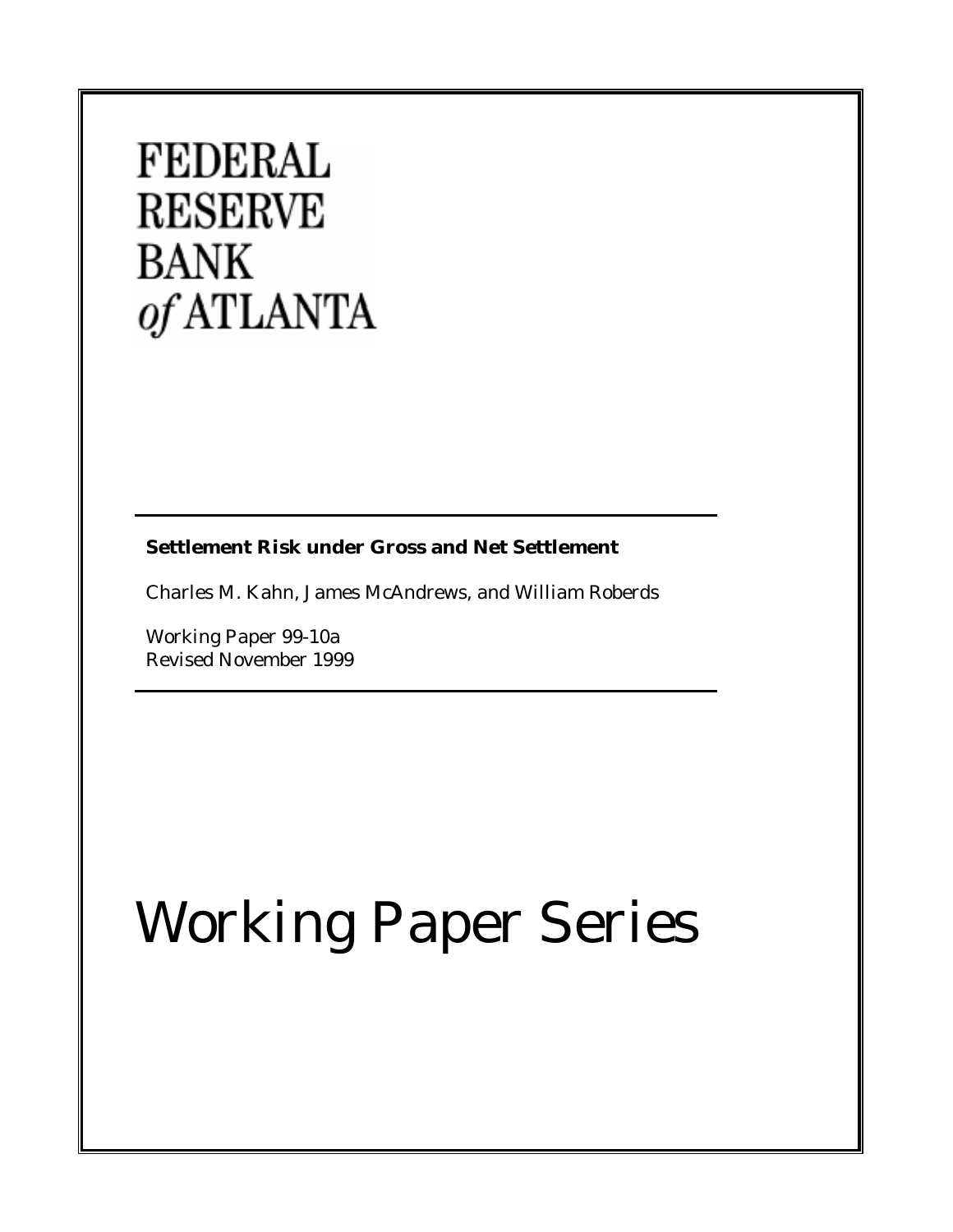### **Settlement Risk under Gross and Net Settlement**

Charles M. Kahn, James McAndrews, and William Roberds

Federal Reserve Bank of Atlanta Working Paper 99-10a Revised November 1999

**Abstract:** Previous comparative analyses of gross and net settlement have focused on the credit risk of the central counterparty in net settlement arrangements and on the incentives for participants to alter the risk of the portfolio under net settlement. By modeling the trading economy that generates the demand for payment services, we are able to show some largely unexplored advantages of net settlement. We find that net settlement can prevent certain gridlock situations, which may arise in gross settlement in the absence of delivery versus payment requirements. In addition, we show that net settlement can economize on collateral requirements and avoid trading delays.

JEL classification: E58, G21, G28

Key words: clearing, settlement, settlement risk

To receive notification about new papers, please use the publications order form on this Web site, or contact the Public Affairs Department, Federal Reserve Bank of Atlanta, 104 Marietta Street, NW, Atlanta, Georgia 30303- 2713, 404/521-8020.

The authors are grateful to Scott Freeman and Larry White for comments on earlier drafts. This paper was written while Roberds was a visiting scholar at the Institute for Monetary and Economic Studies at the Bank of Japan. The views expressed here are the authors' and not necessarily those of the Federal Reserve Bank of Atlanta, the Federal Reserve System, or the Bank of Japan. Any remaining errors are the authors' responsibility.

Please address questions regarding content to Charles M. Kahn, Department of Finance, University of Illinois, 217 David Kinley Hall, 1407 West Gregory Drive, Urbana, Illinois 61801, 217/333-2813, c-kahn@uiuc.edu.; James McAndrews, Research Department, Federal Reserve Bank of New York, 33 Liberty Street, New York, New York 10045-0001, 212/720-5063, jamie.mcandrews@ny.frb.org; or William Roberds, Research Department, Federal Reserve Bank of Atlanta, 104 Marietta Street, NW, Atlanta, Georgia, 30303-2713, 404/521-8970, william.roberds@ atl.frb.org.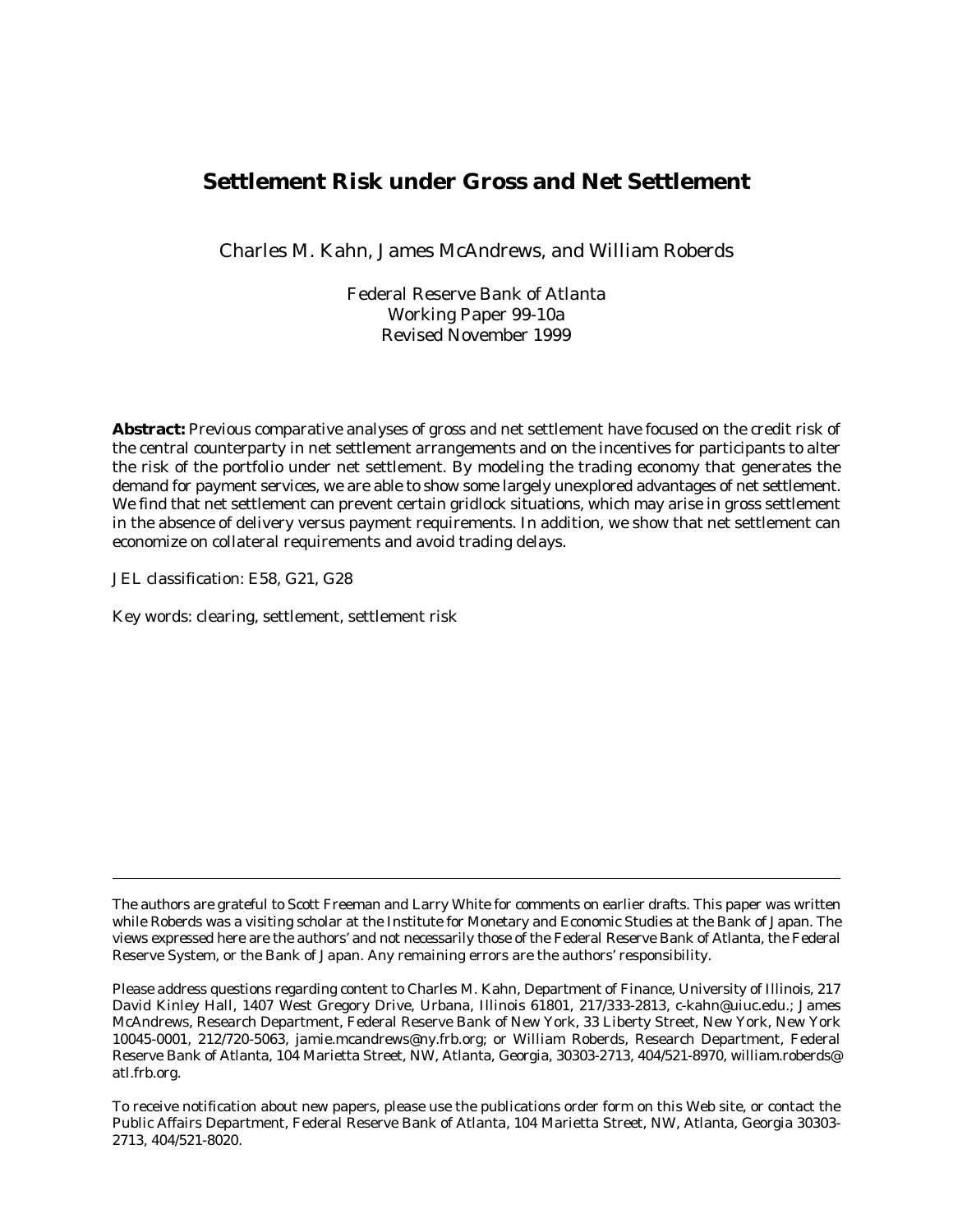#### **1. INTRODUCTION**

In many cases summary measures work as well as the full details. Rather than retaining the details of every transaction that has taken place, it is sufficient to keep track of a summary measure—the running tab—and handle all subsequent relations based on this summary information. This basic insight underlies "net settlement."

The process of netting obligations is essentially the same, whether accounts are handled by a barkeeper or by a central bank. In either case, the job of the manager of the payments system is to keep tabs, ensuring that the participants pay neither too much nor too little. For example, suppose the plumber, a regular patron at the bar, is called in to make a repair there. It makes sense to make an adjustment on her running tab, rather than to go through the bother of finding the cash to make a payment that will only be reversed later that evening. Similarly, it saves time and bother for the participants in a payment system only to be assessed the net amounts that are due.

Thus it has long been recognized that, whenever the process of transmitting a payment is expensive, netting arrangements provide economies. On the other hand, it has come to be recognized as well that netting arrangements can provide a variety of disincentives to proper behavior. The plumber may run up a large tab and then skip town. In the case of central banks, previous comparative analyses of gross and net settlement arrangements have focused on the credit risk of the central counterparty in net settlement arrangements (see e.g., Bank for International Settlements, 1990) and on the incentives for participants to alter the risk of their portfolio under net settlement (Kahn and Roberds, 1998a). This work has therefore tended to emphasize the disadvantages of netting arrangements relative to gross settlement arrangements with regard to participant incentives.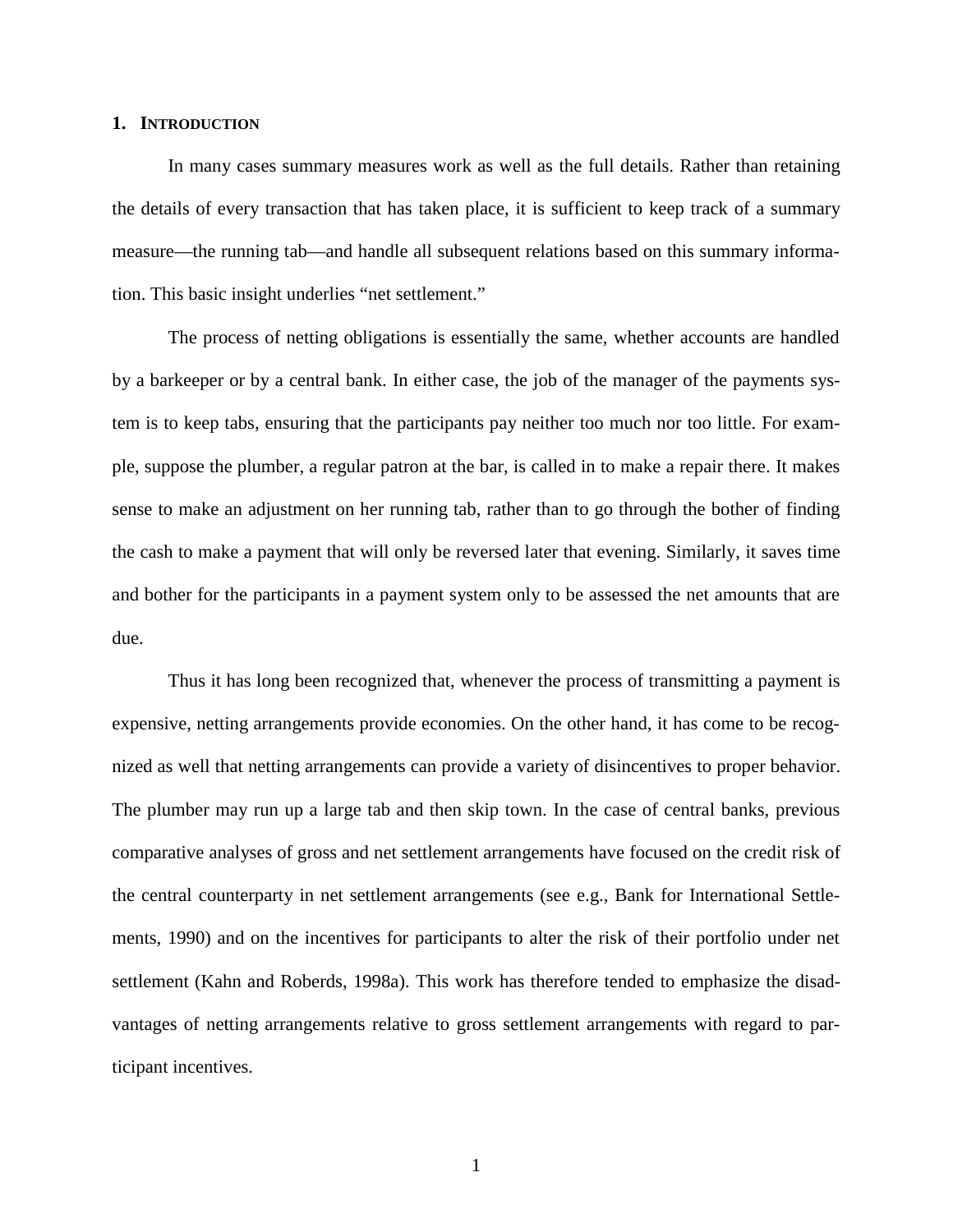However, most previous analyses have implicitly assumed a "delivery-versus-payment" (DVP) gross settlement system—that is, a system in which the underlying trade occurs at the same time as the settlement: the plumber pays for the drink at the instant that she buys it. In particular, analyses have typically ignored the underlying trades, which in effect assumes that they are made when payment is made.

In this paper we compare the incentives for strategic default in net settlement systems to those in gross settlement systems with and without DVP. We find that net settlement has some previously unexplored advantages. Net settlement can avoid delays in trading that occur in gross settlement systems. In particular, net settlement systems avoid certain "gridlock" situations, where trading would break down entirely in gross settlement systems that do not use DVP. In some situations, gross settlement can avoid gridlock, but only by using potentially costly collateral. In cases where trading requires collateral, net settlement can economize on its use. These considerations are important in designing effective payment systems.<sup>1</sup>

The modeling approach we use is one of incomplete contract enforcement. The usefulness of this approach lies partly in its realism. When payments are not settled at the instant of incurring an obligation, counterparty risk arises in the interaction between the debtor and the creditor (and other parties in the system) in the interim before settlement. In a world of complete contracts these interactions would be governed by a customized contract that fully addresses the set of interacting contingencies of the underlying trades. In the rapid working of day-to-day commerce, however, customizing contracts for each trade would be prohibitively costly. Instead, the obligations created by rapid-fire trading are governed by standard legal contracts, which create an intricate ordering and reordering of seniority and priority of debts during the course of trade.

<sup>&</sup>lt;sup>1</sup> Our results on net settlement are related to results obtained in other studies. Below, we compare our findings to those in the literature.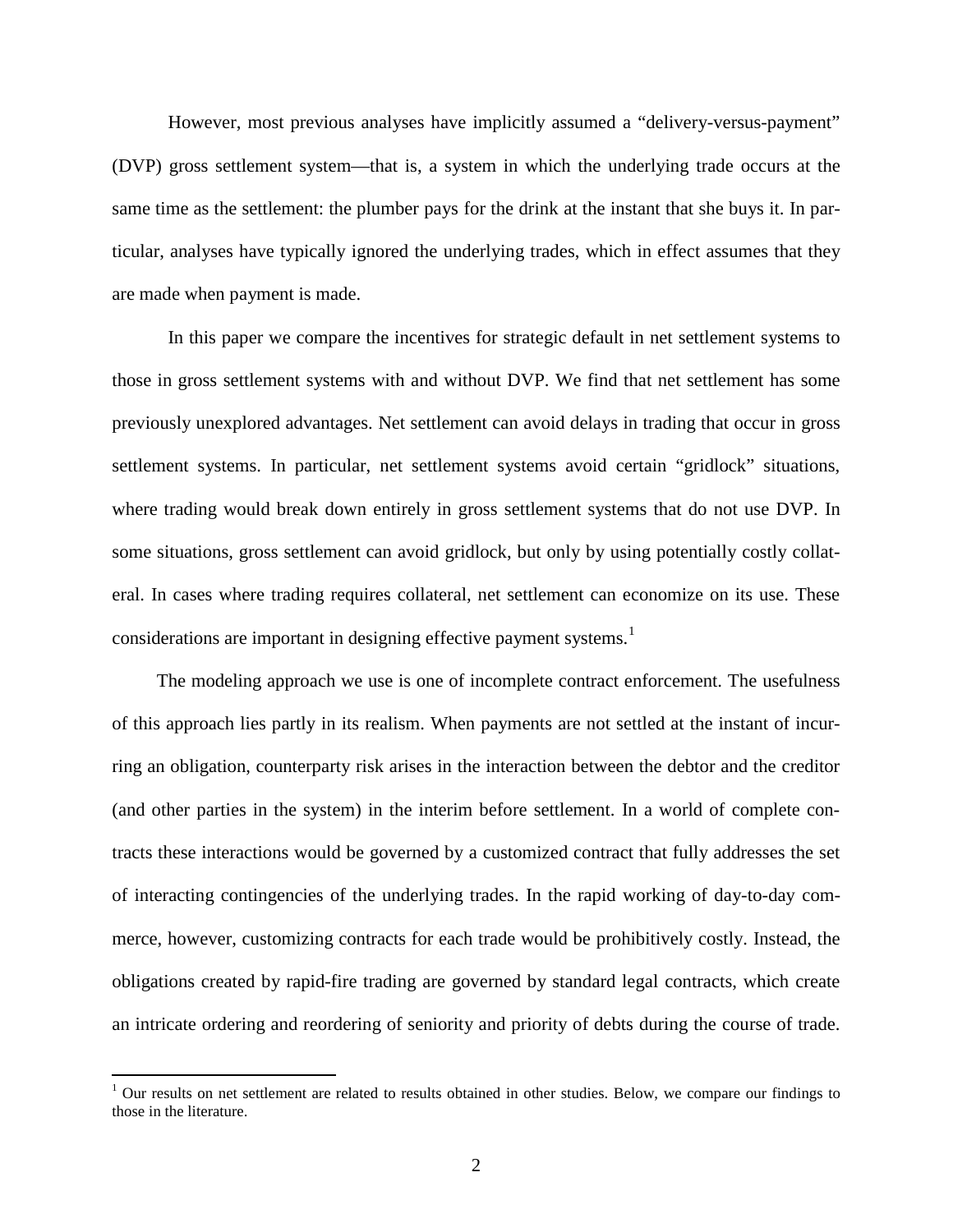Thus the incentives of the agents in the model will depend not only on the rules of the payments systems but the general legal rules for default and bankruptcy. In describing the effects of various modifications of the payments system we will hold these aspects of the legal structure constant. An advantage of our analysis is that it makes this dependence on the legal system explicit, and allows us to consider, in a rudimentary way at least, the effects of changes in the bankruptcy laws on the relative efficiency of various payment arrangements.

The fundamental problem of a payment system is whether promised payments will actually occur and the most basic concern should therefore be the extent to which the rules of the payment system encourage or discourage the fulfillment of payment obligations. In our model we utilize the idea of *strategic default* (developed in Kahn and Roberds 1998a) as the basic incentive problem. Strategic default has the virtue of simplicity, facilitating analysis, but it also is a natural proxy for other forms of incentive problems. The consequence of changes in the likelihood of default will be a change in the willingness of parties to engage in trade. Thus the payments system arrangements in our model's financial sector will have welfare consequences through their effects on the model's real sector.

#### **2. THE MODEL ENVIRONMENT**

The economy is populated with a large number of risk-neutral agents known as "banks." Initially there will be three time periods,  $t = 0, 1, 2$ , which span a single trading day. A bank's objective is to maximize its consumption in period  $t = 2$ . There are three types of goods: customizable intermediate goods of many varieties, a final good, and a third storable good "manna" which will be used to facilitate payments. (Manna can be thought of as incoming funds transfers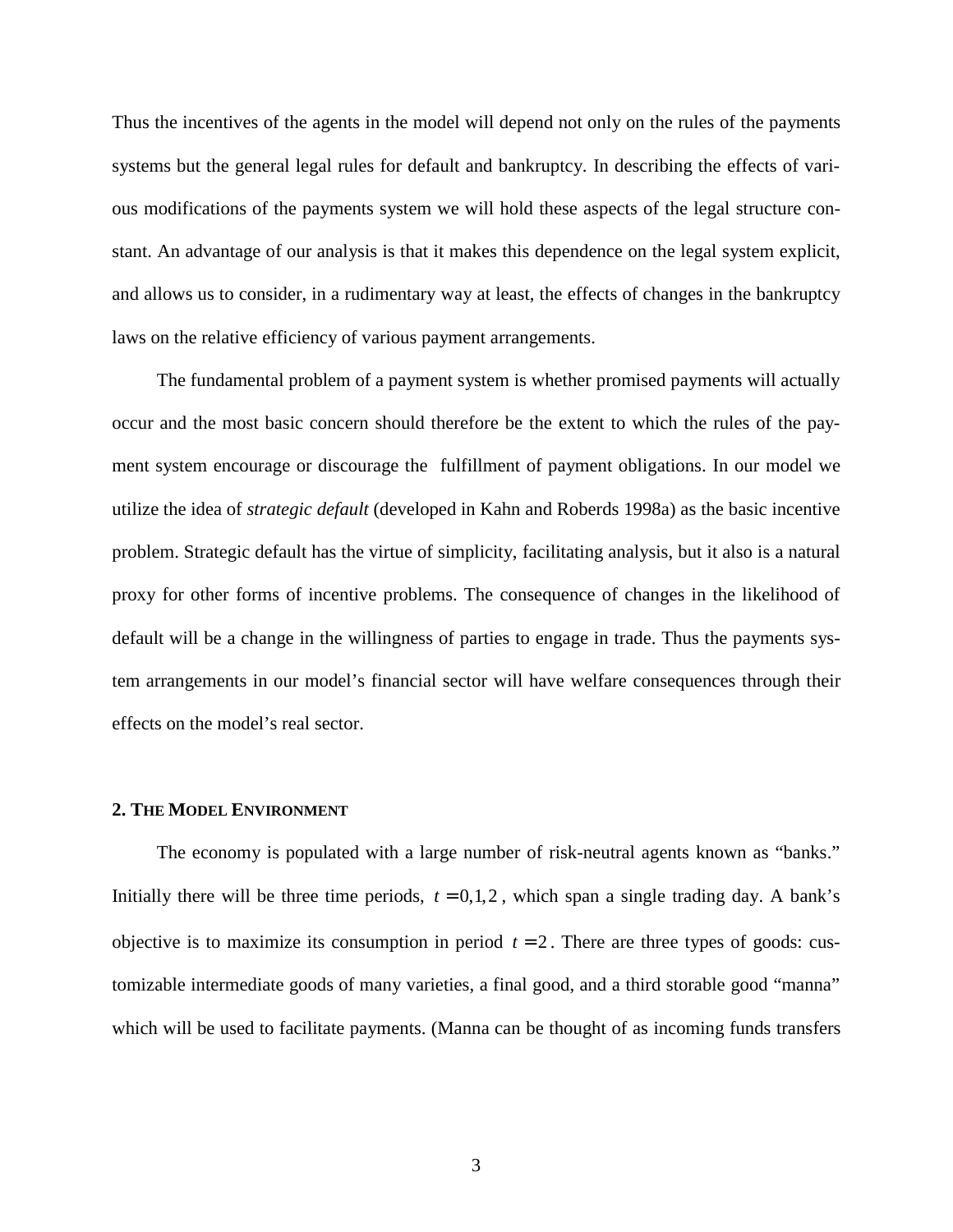to the bank, whose timing is exogenous). Each type of good has distinguishing physical and legal characteristics.

Only the final good can be consumed. No bank's endowment includes the final good. However, all banks are endowed in period  $t = 0$  with one indivisible unit of an intermediate good, which can be used to produce the final good in period  $t = 2$ . In order for banks to have an incentive to trade, production of the final good from intermediate goods will involve a "credit chain," as in Kiyotaki and Moore (1997). That is, banks are divided up into *I* types, where *I* > 2 and there are an equal number of banks of each type. For convenience, we will sometimes refer to a representative bank of type *i*, where  $i = 1, ..., I$ , as "bank *i*" or simply "*i*." To produce a final good, bank *i* requires the input at the beginning of period 2 of the customized intermediate good initially held by bank  $i - 1 \pmod{I}$ . Banks can costlessly deliver their customized intermediate good in period  $t = 1$ . In production, one unit of the appropriate customized intermediate good yields  $F > 1$  units of the final good, and the intermediate good is destroyed in the process. If the intermediate good is not put to its customized use, then it has a salvage value  $C < 1$  in terms of the final good.

There is a third type of good, manna. All banks are endowed with *M* units of manna, which arrives as of the beginning of period  $t = 2$ . Like the intermediate goods, manna can be used to produce the final good. However, manna differs from the intermediate goods in two respects. First, one unit of manna yields exactly one unit of the final good, and second, manna is not customized, so that its value is the same to all banks.

Since the focus of our analysis is interbank payment systems, we will interpret agents' trading in intermediate goods as a proxy for any trading of financial claims that gives rise to interbank obligations. The level of abstraction is such that the model does not distinguish between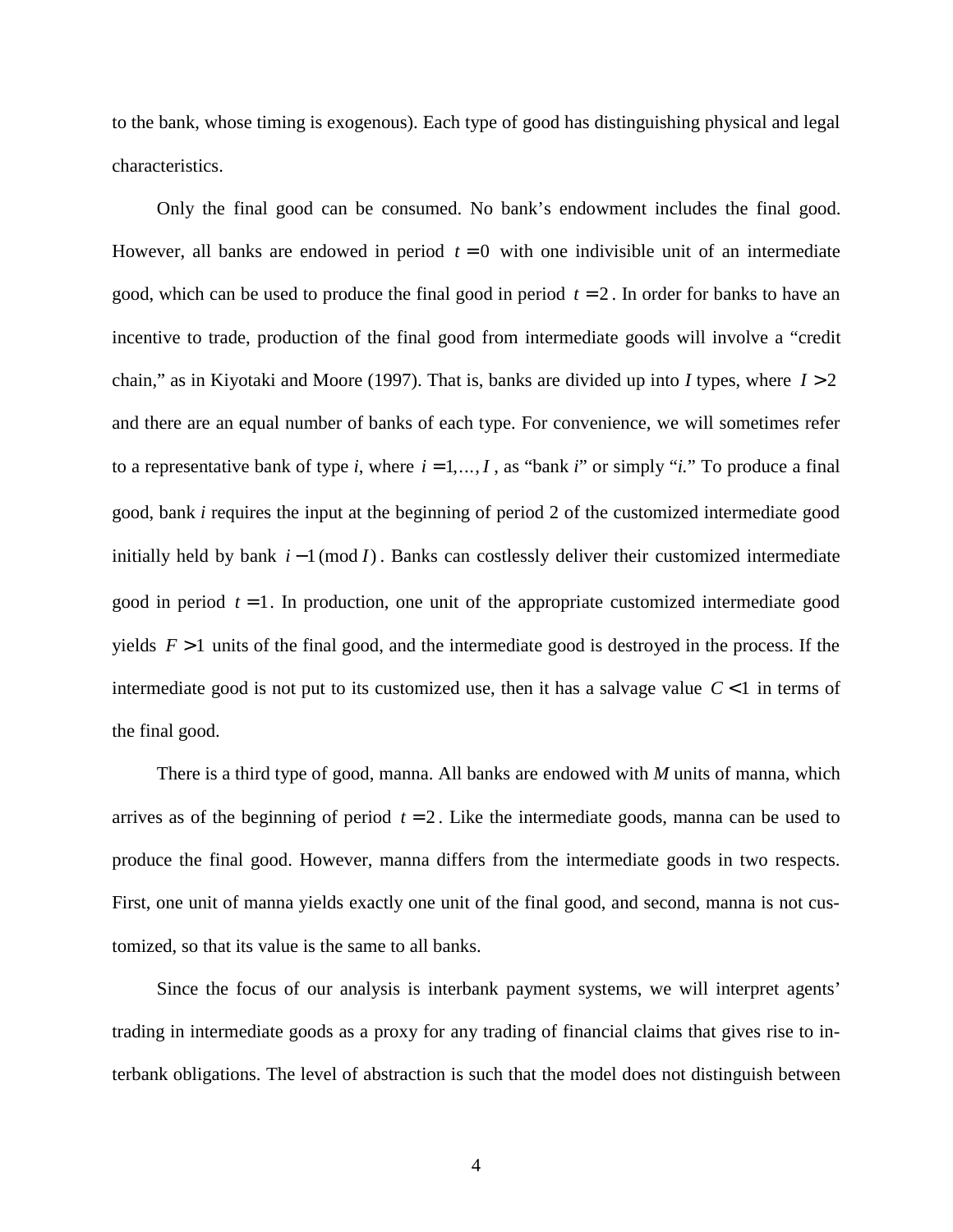trades for customers and trades for the banks' own account. Settlement of obligations by transferring the final good will correspond to settlement in central bank funds, and the appearance of manna endowments will correspond to anticipated, exogenous incoming funds transfers.

In addition to their physical distinctions, different goods will have different legal characteristics according to whether they are attachable in bankruptcy. Suppose that a bank defaults on a commitment and is forced into bankruptcy (in a modern setting, it would be closed down by a regulator). If the bank's attachable assets are *A* and its obligations to creditors are *O*, then payoffs to the bankrupt and the creditor will be respectively

$$
\max\{(\alpha + \beta)A - O, \alpha A\}
$$
 (1)

$$
\min\{O, \beta A\} \tag{2}
$$

where  $\alpha$  and  $\beta$  are positive fractions such that  $\alpha + \beta < 1$ . That is, in case of default, attachable goods are subject to partial seizure by creditors and are also subject to decay. With respect to the three types of goods, we assume that final goods and intermediate goods are always attachable. We will compare situations where manna is or is not attachable.

The motivation for bankruptcy rules (1) and (2) is that in the case of defaults, claims of "outside" creditors such as a bank's trading counterparties may have less than absolute priority, particularly when the bank is highly leveraged. In such cases, a default will diminish the value of the bank's assets. Also, if a bank thinks that it will default, it may find ways, depending on the legal regime, of redirecting an incoming transfer (i.e., its manna endowment) so that it is not attachable in bankruptcy.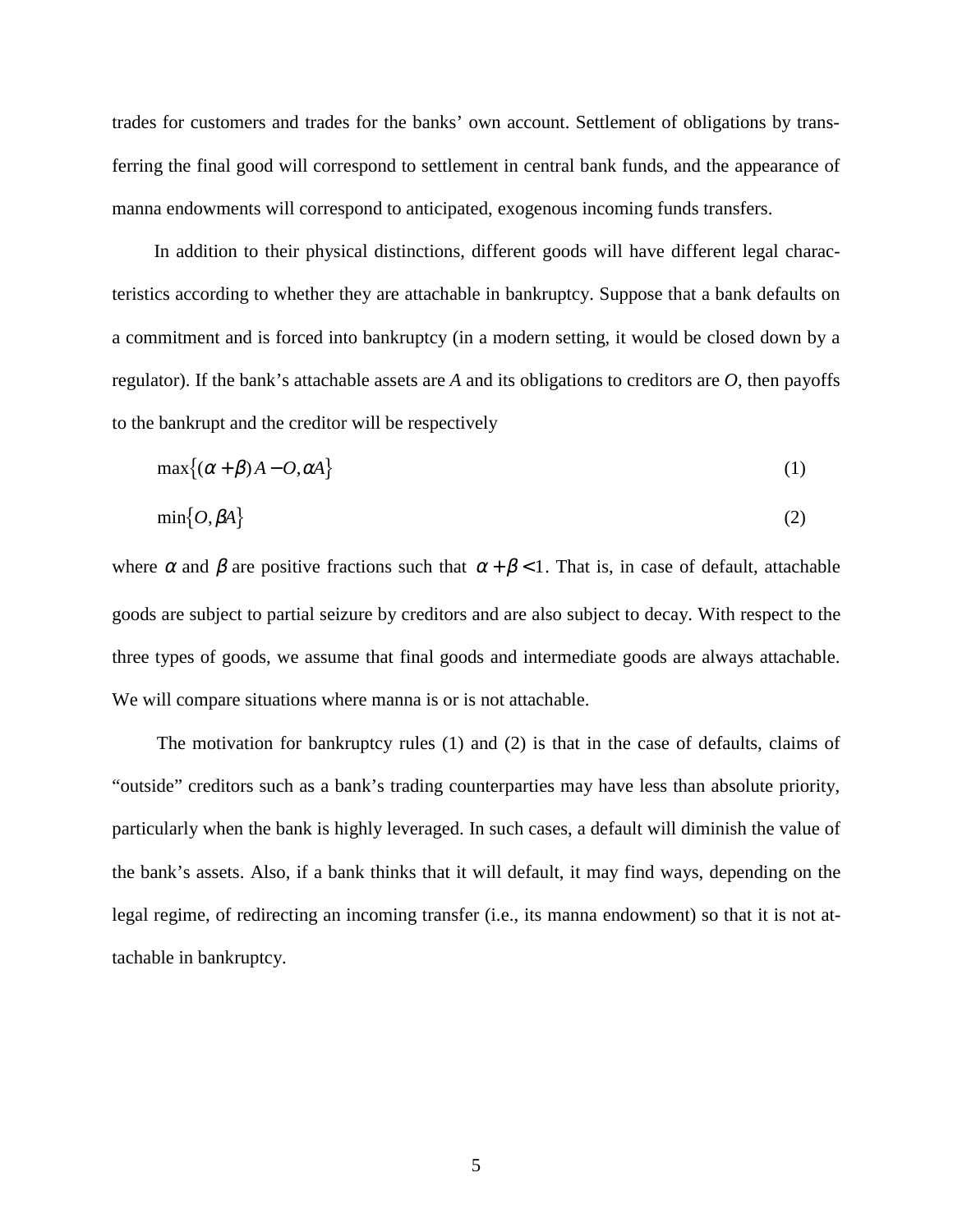#### **3. DECENTRALIZED TRADING UNDER GROSS SETTLEMENT**

In this environment, there is one "round" of decentralized trading. In period  $t = 0$ , banks seek out trading partners in order to obtain the intermediate goods necessary for production. Each bank *i* enters into a contract to supply bank  $i+1$  with an intermediate good in period  $t = 1$ , in return for some payment in the final good at the end of period  $t = 2$ . In addition, bank *i* obtains a commitment from a bank *i* −1 to provide bank *i* with an intermediate good, also in return for a later payment of the final good. In both cases the size of the future payment is determined by a bilateral bargaining process, in which both parties possess some bargaining power. Thus, the payment divides the surplus between intermediate good producer and final good producer, with each receiving a strictly positive share, implying  $C < P < F$ , where P is the going unit price of an intermediate good in terms of final goods, i.e., *P* is the promised payment from one bank to another.<sup>2</sup>

In period  $t = 1$ , banks customize their intermediate goods, and deliver these goods to the bank that will use them to produce the final good. In period  $t = 2$ , after banks receive their manna endowments, the final good is produced, and barring default, creditors are paid. In each period, all participants have full information about the actions taken by all other participants in previous periods.

Payments take place according to the rules of "the payment system." The first type of payment system we consider will operate under real-time gross settlement, or in this section simply "gross settlement," as there is only one round of trading. In the model environment we interpret "gross settlement" to mean that for payment to occur, banks must actually deliver the payment (in final goods) to their creditors.

<sup>&</sup>lt;sup>2</sup> We exclude the endpoints in order to exclude nuisance (i.e., mixed strategy) equilibria in which banks are indifferent between trading or not trading. The details of the bargaining process are left unspecified.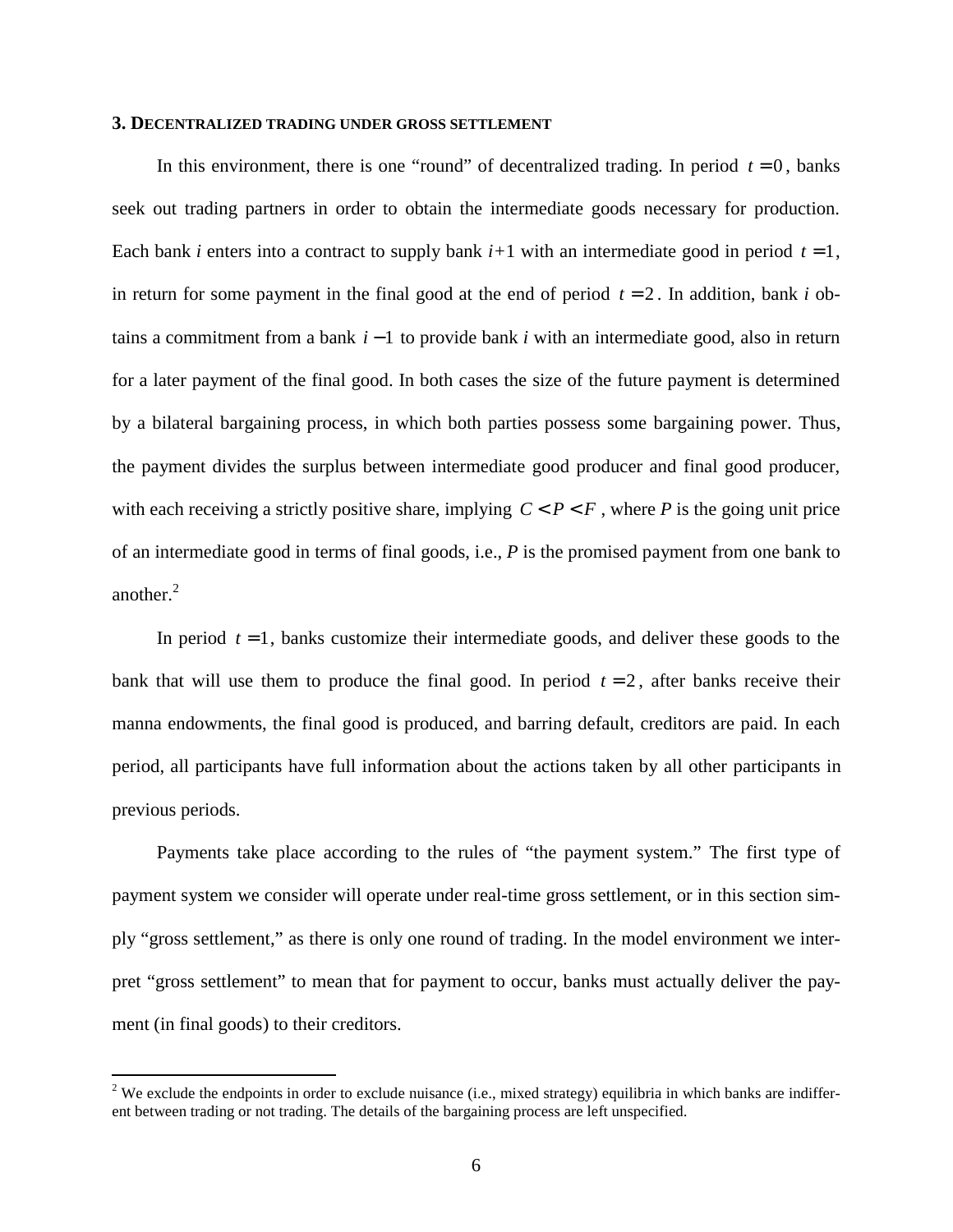A bank's strategy  $\sigma$  over the trading day is therefore given by  $\sigma = (\tau, d, s)$ , where  $\tau$  represents the bank's trading decision at  $t = 0$ , *d* represents its delivery decision at  $t = 1$ , and *s* represents its settlement decision at  $t = 2$ . The trading decision has two components, i.e.,  $\tau = (\tau_D, \tau_S)$ where  $\tau_p$  represents the bank's decision whether to request delivery of an intermediate good at the going price *P*, and  $\tau_s$  represents the bank's decision whether to offer to supply an intermediate good at the going price.<sup>3</sup> If bank *i* commits to supply at  $t = 0$ , (that is, if it makes an offer to supply bank  $i+1$  while  $i+1$  simultaneously makes a request from bank  $i$ ), then  $d$  represents the bank's decision to either deliver or not, i.e., whether to honor its contractual obligation at *t* = 1. If the bank contracts for delivery at  $t = 0$ , and delivery occurs at  $t = 1$ , then *s* represents the banks decision whether to settle or default at  $t = 2$ .

Below we will consider symmetric subgame perfect Nash equilibria for this environment. Given the information structure, such equilibria can be easily calculated by working backward period by period through the game. In the analysis that follows we will simultaneously handle the cases where manna is or is not attachable; let the variable *a* equal 1 if manna is attachable and 0 if it is not. Let *di*−1 represent the intermediate good delivery of bank *i*-1. Then *i*'s attachable assets are given by

$$
Fd_{i-1} + Ma \tag{3}
$$

Now consider the incentives of banks to default in period  $t = 2$ . Say bank  $i+1$  supplied intermediate good to bank *i*. If *i* believes that  $i+1$  will default then *i* will strictly prefer to default in turn iff it enjoys higher consumption as a result of the default, i.e., iff

$$
\alpha (Fd_{i-1} + Ma) + (1-a)M > Fd_{i-1} + M - P_{i-1} + \beta (Fd_i + Ma)
$$
\n<sup>(4)</sup>

 $\overline{a}$ 

 $3$  In other words, we omit the bargaining aspect of the game; including it would greatly increase notational complexity without having significant effect on our results. Thus the contracts in this game are promises to pay a fixed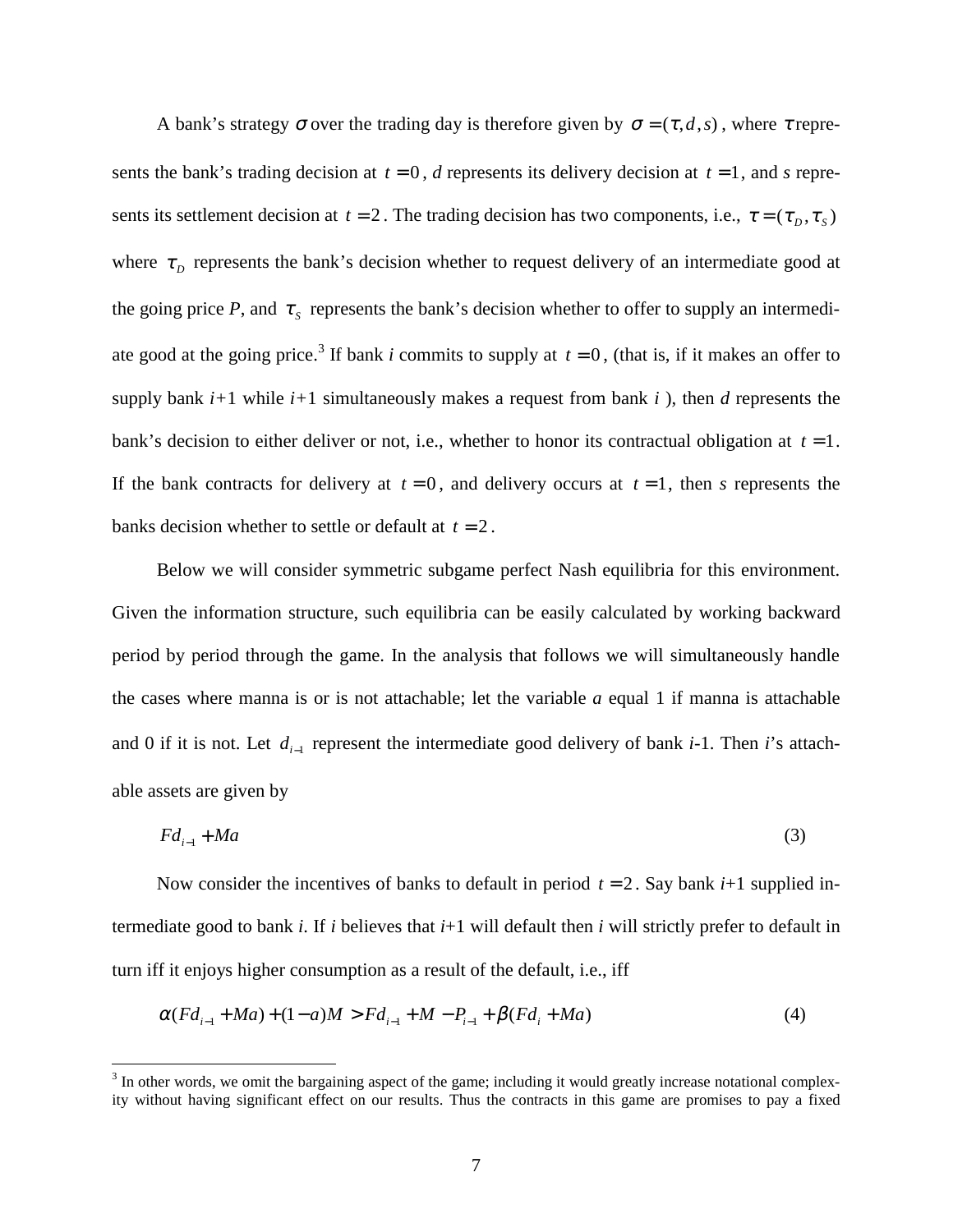Above,  $P_{i-1}$  represents the promised payment of *i* to *i*-1. In words, the LHS of (4) equals debtor's claim on bank  $i + i$ 's non-attachable assets (5)

whereas the RHS of (4) equals

value of *i*'s assets – payment to  $i-1$  + creditor's claim on  $i+1$  (6)

Note that in (4) we must take some stand on what happens in the case of double defaults, i.e., what happens to creditor's share of a defaulting bank's attachable assets when the creditor is also in default. For tractability, we have adopted the convention that creditor's share vanishes in the case of double defaults; other reasonable assumptions will be messier but should cause no significant change in our results.

Suppose that all banks have decided to trade, have honored their commitment to deliver intermediate goods, and have produced their output of final goods. Under gross settlement, will banks now settle or will they default? In symmetric equilibrium, condition (4) reduces to

$$
P > (1 - \alpha + \beta)(F + Ma) \tag{7}
$$

Condition (7) guarantees "mutually assured default," i.e., banks will default as long as they believe that other banks, and specifically their debtor, will default.

On the other hand, suppose that bank *i+*1 does not default, in which case *i'*s attachable assets are

$$
Fd_{i-1} + Ma + P_i \tag{8}
$$

Hence if *i+*1 settles, then *i* will strictly prefer to settle with *i-*1 if and only if

$$
Fd_{i-1} + Ma + P_i - P_{i-1} > \alpha (Fd_{i-1} + Ma + P_i) + (1 - a)M
$$
\n(9)

provided we are in the case where default would lower *i*'s payment to *i-*1, i.e., where

$$
P_{i-1} > \beta (Fd_{i-1} + Ma + P_i)
$$
\n(10)

amount of final good in return for timely delivery of customized intermediate good.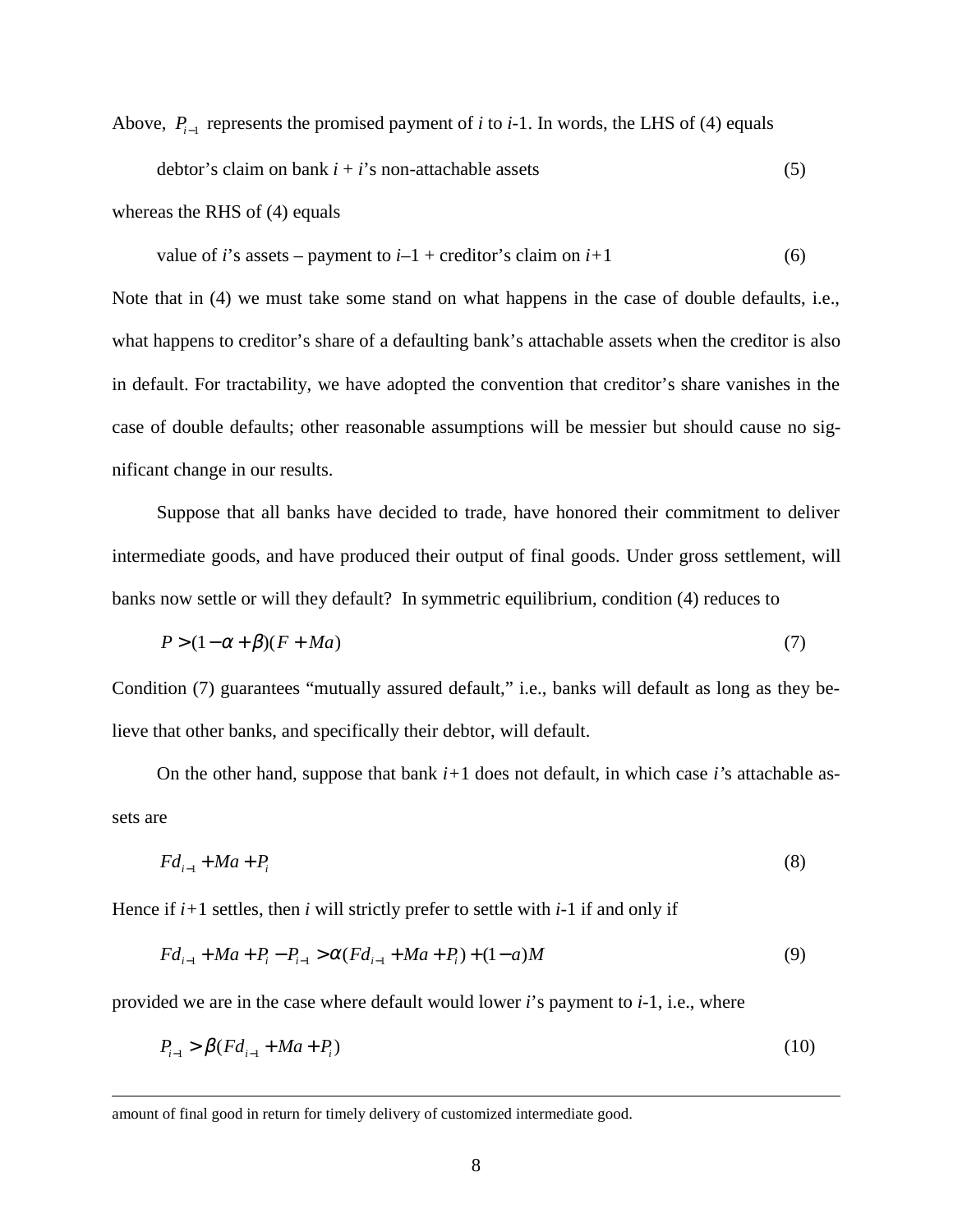In symmetric equilibrium, conditions (9) and (10) reduce to

$$
\left(\frac{1-\alpha}{\alpha}\right)(F+Ma) > P\tag{11}
$$

$$
P > \left(\frac{\beta}{1-\beta}\right)(F+Ma) \tag{12}
$$

If (11) and (12) jointly hold, then "mutually assured settlement" will occur, i.e., all banks will settle as long as they believe that other banks will settle. In the case where (12) is reversed, it can be easily shown that each bank will always have an incentive to settle, if it believes that other banks will settle. Thus (11) alone is sufficient for mutually assured settlement in this case.

In the calculations above, it is possible that either all banks will settle or all banks will default at  $t = 2$ , or both, depending on the size of bankruptcy shares and also on negotiated prices. We will first consider situations where mutually assured default and mutually assured settlement are both possible.

*Lemma 1. Sufficient conditions for mutually assured default and mutually assured settlement to hold simultaneously are (a) that banks' attachable manna endowment Ma is zero, (b) that the bankruptcy shares*  $\alpha$  *and*  $\beta$  *satisfy*  $\beta < \alpha < \frac{1}{2}$ *, and* (*c*) *that the surplus from production of the final good is not too large, i.e., F/C is sufficiently close to unity.* 

Proof: Negotiated prices *P* fall in the interval  $(C, F)$ . Thus (7) and (11) are satisfied if

$$
C > (1 - \alpha + \beta)(F + Ma) \tag{13}
$$

and

$$
\left(\frac{1-\alpha}{\alpha}\right)(F+Ma) > F\tag{14}
$$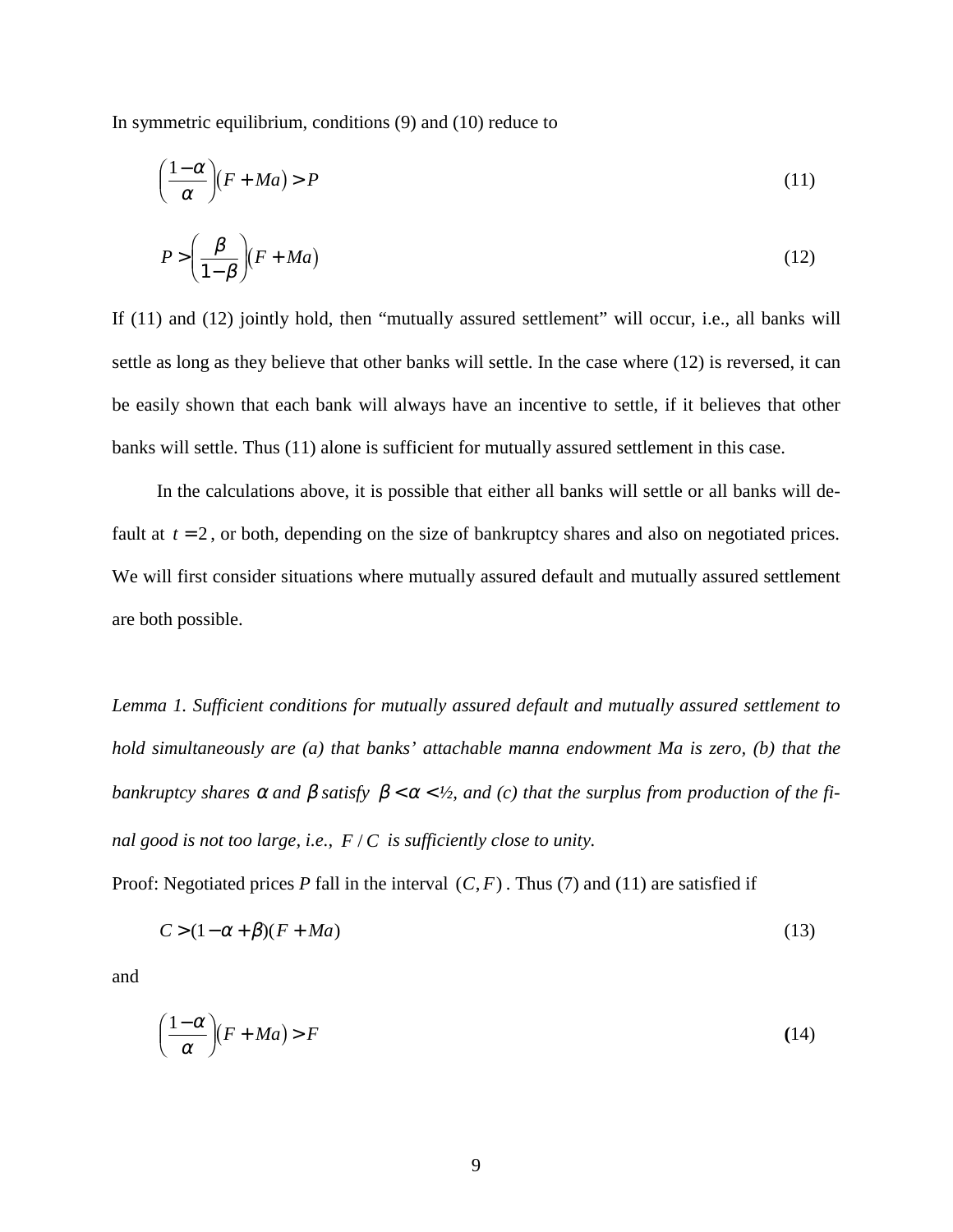Conditions (a) and (b) ensure that (14) holds. Conditions (a), (b), and (c) ensure that (13) holds.

#### Q.E.D.

In Lemma 1, conditions (a) and (c) basically impose limits on banks' wealth, so that under some conditions at least, banks have an interest in default. Condition (b) requires that there be deviations from absolute priority ( $\beta < \alpha$ ), but that debtors not be able to walk away with too large a share of their assets after a default ( $\alpha$  < 1/2).

*Proposition 1. Under conditions (a), (b) and (c) of Lemma 1, under gross settlement there exist two symmetric equilibria:*

- *(a) an equilibrium where all banks deliver intermediate goods and all banks settle in final goods, and*
- *(b) autarky.*

#### *The all-deliver, all-settle equilibrium dominates autarky.*

Proof: To analyze possible equilibria, we consider the incentives of a bank to deliver its intermediate good in period  $t = 1$ , conditional on other banks having delivered. Suppose that a bank believes that all other banks will settle in period  $t = 2$ , so that under the conditions of Lemma 1, the bank will also settle at  $t = 2$  as long as it has delivered at  $t = 1$ . We conjecture that there is an equilibrium where all banks deliver their intermediate goods and all banks settle. Suppose that the bank deviates from the conjectured equilibrium, i.e., the bank takes delivery of an intermediate good, but fails to deliver an intermediate good. Under this scenario, the deviating bank will have  $F + C$  final goods at the beginning of period  $t = 2$ , but will owe payments of  $P > C$ . Thus, if the bank settles it will have final goods of in the amount of  $F + C - P$  which is less than *F*, which would have been its final goods allocation, had it delivered its intermediate good. If it de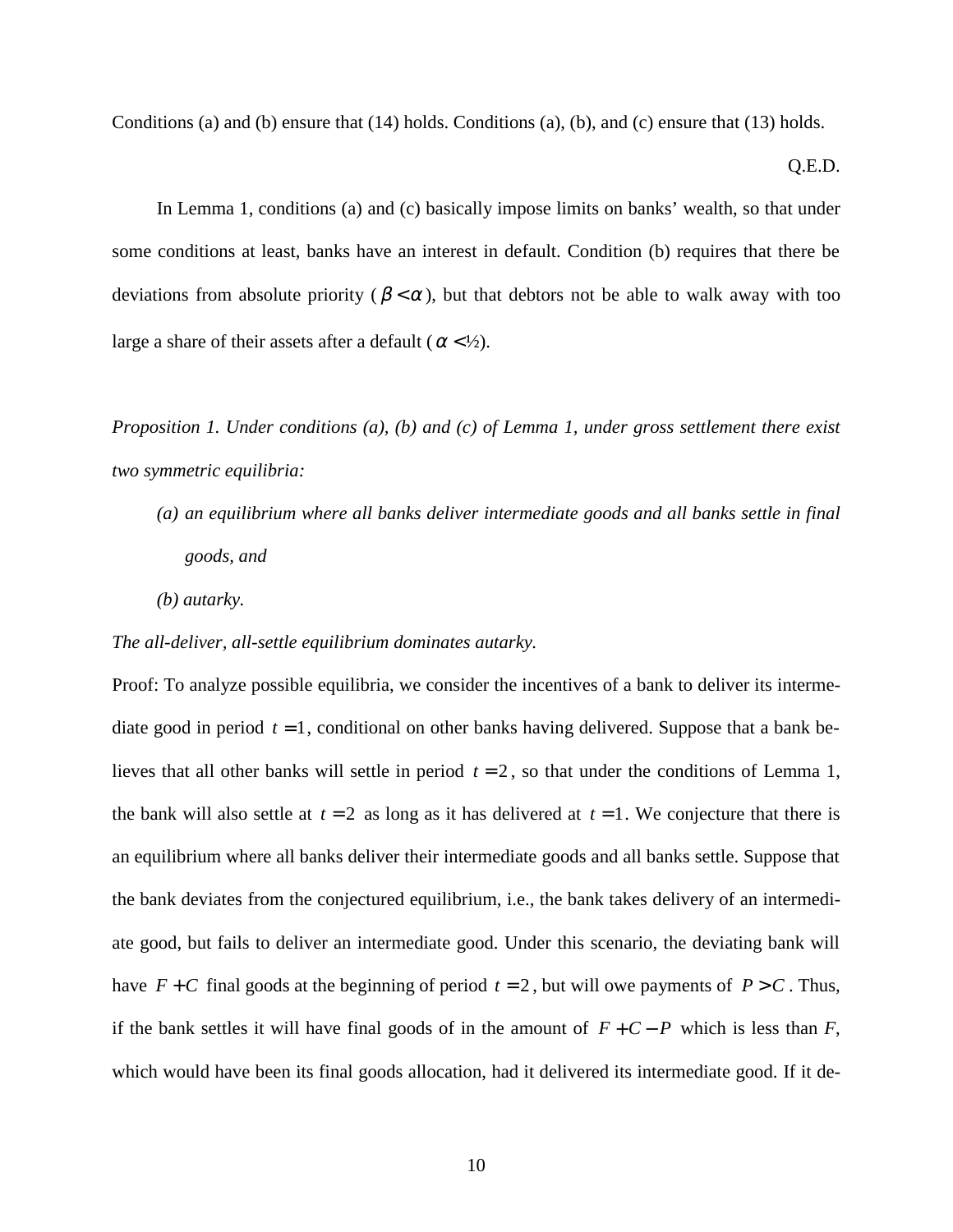faults, it retains  $\alpha(F+C) < F$  final goods. Hence, the bank has an incentive to deliver its intermediate good if it believes that other banks will deliver. Conditional on settlement occurring at  $t = 2$ , if the bank believes that all banks will deliver at  $t = 1$ , then the bank has an incentive to contract with other banks at  $t = 0$ .

Now consider the bank's incentives if it believes that all other banks will default at  $t = 2$ , after having delivered at  $t = 1$ . Under the conditions of Lemma 1, if the bank has delivered, it will also default. If the bank knows it is going to default, however, its incentive is to hold the largest possible net position against the other banks, in which case it requests delivery of an intermediate good at  $t = 0$ . However, since all banks anticipate that potential buyers of intermediate goods would take delivery and then default, no bank is willing to make an offer to supply intermediate goods. Therefore, in symmetric equilibrium no trade takes place.

#### Q.E.D.

Proposition 1 shows that an extreme form of "payments gridlock," can occur under gross settlement. Payments gridlock is manifested by a complete breakdown of trade, as banks attempt to shield themselves from a possible ring of defaults. This problem is a coordination failure, since it is only one of two possible equilibria; normal trade can occur under optimistic expectations.

As noted by Kiyotaki and Moore (1997) and Freixas, Parigi, and Rochet (1999) in similar environments, the possibility of payments gridlock creates a form of pure liquidity risk. Gridlock is not caused by any fundamental uncertainty about the value of banks' investments, but instead results from banks' distrust of their mutual creditworthiness. The threat of default by any one bank can cause a loss in priority of all interbank claims, thereby creating a situation where banks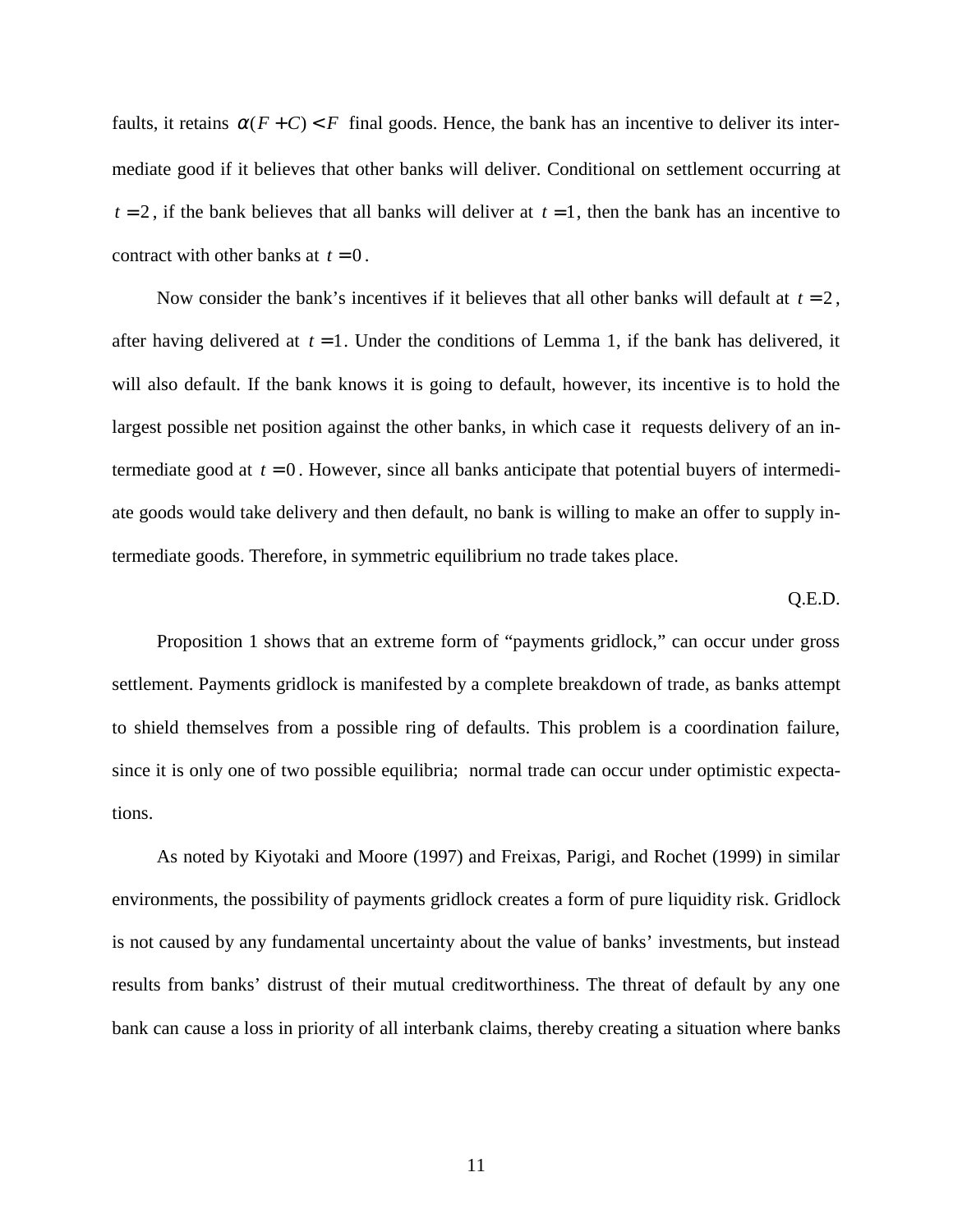find default to be their best option. If banks anticipate this costly outcome, they will extend no intraday credit and no trade will occur.

The problem of gridlock does not arise if the liquidity of banks is backed by governmental safety net, i.e., if the banks in question are "too big to fail." Since in this case the banks are fundamentally solvent, a governmental safety net never bails out any bank and hence incurs no costs, as it simply provides banks reassurance against settlement failures. Clearly, blanket government guarantees of the payment system may be not always be available or desirable. Therefore, we now examine some alternative means of eliminating gridlock equilibria.

Consider a version of this environment where banks have positive manna endowments. For a sufficiently large manna endowment *M*, condition (12) will fail, so that delivering banks will not default as long as their manna endowment is attachable. Indeed the banks collectively would be willing to establish a legal system ex ante in which manna is attachable. If such a system is not established, then by an argument identical to that in Proposition 1, coordination failure remains a possible outcome. These considerations prove:

#### *Proposition 2. Suppose that (b) and (c) of Lemma 1 continue to hold. Then*

- *(a) If banks cannot precommit to making their manna endowment attachable, under gross settlement, both the all-deliver, all-settle equilibrium and autarky are possible;*
- *(b) If banks can precommit to making their manna endowments attachable (for example, as a condition for participation in the payments system),and that endowment is sufficiently large then only the all-deliver, all-settle equilibrium is possible.*

In a gross settlement system, preventing a coordination failure in settlement requires some means by which banks can increase the priority of creditors' claims. One way of doing this is by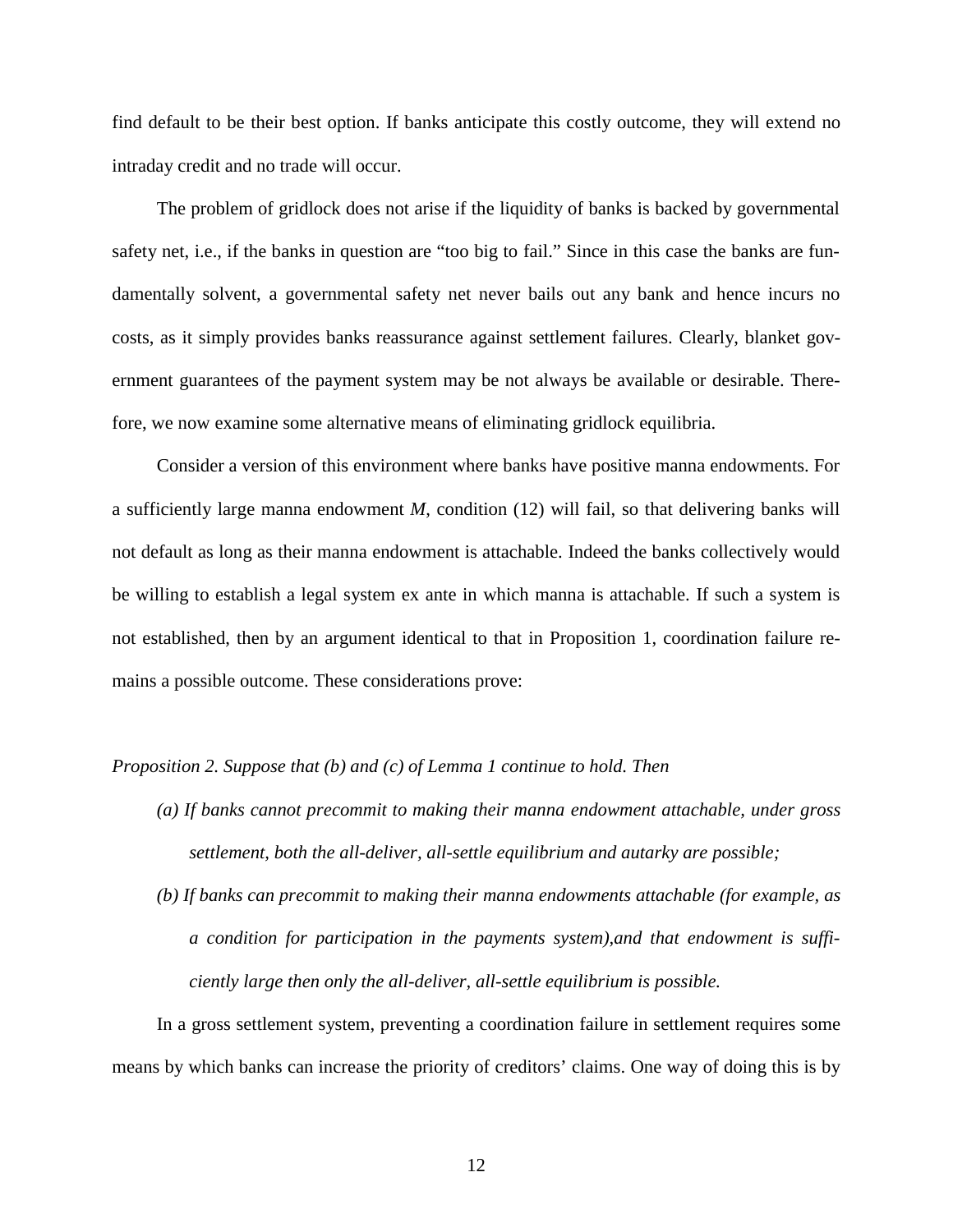making a large enough portion of their endowment goods attachable, so that incentives for strategic default are extinguished. In the context of the model, Proposition 2 says that banks can do this, but only if they can somehow commit to making their incoming transfers attachable. If banks must credibly commit to attachability as a condition of payment system participation, banks will anticipate that all payment system participants will deliver intermediate goods and settle in final goods. Hence in this case each bank has an incentive to commit to attachability, since its consumption will be higher by condition (11).

In the case of some traditional "national" payment systems, where all participants are based in one country with a single, central-bank-sponsored wholesale payment system, and where all participants would be subject to the same judicial system in bankruptcy, it may be relatively easy to implement this type of arrangement. In such cases, incoming payments (corresponding to the manna endowments in the model) will typically arrive on the books of the central bank, giving the payment system de facto first claim on all such inflows. In cases where payment system participants are based in different jurisdictions, implementation of such a scheme may be more problematic (Bank for International Settlements 1992).

An alternative method of increasing creditors' priority would be to use a collateral facility. To model collateral, we must vary the setup slightly, so that some of each bank's intermediate good endowment can be diverted prior to trading. Trading patterns remain the same as before: a bank can only accommodate one other bank's customization order, i.e., each bank continues to supply at most one other bank with intermediate goods. Suppose that a collateral facility is available and that a fraction  $\gamma$  of each bank's intermediate good endowment must be deposited with the payment system as collateral, before the supplying bank will deliver its intermediate good. Collateral is only useful if the priority of creditors' claims to collateral is somehow greater than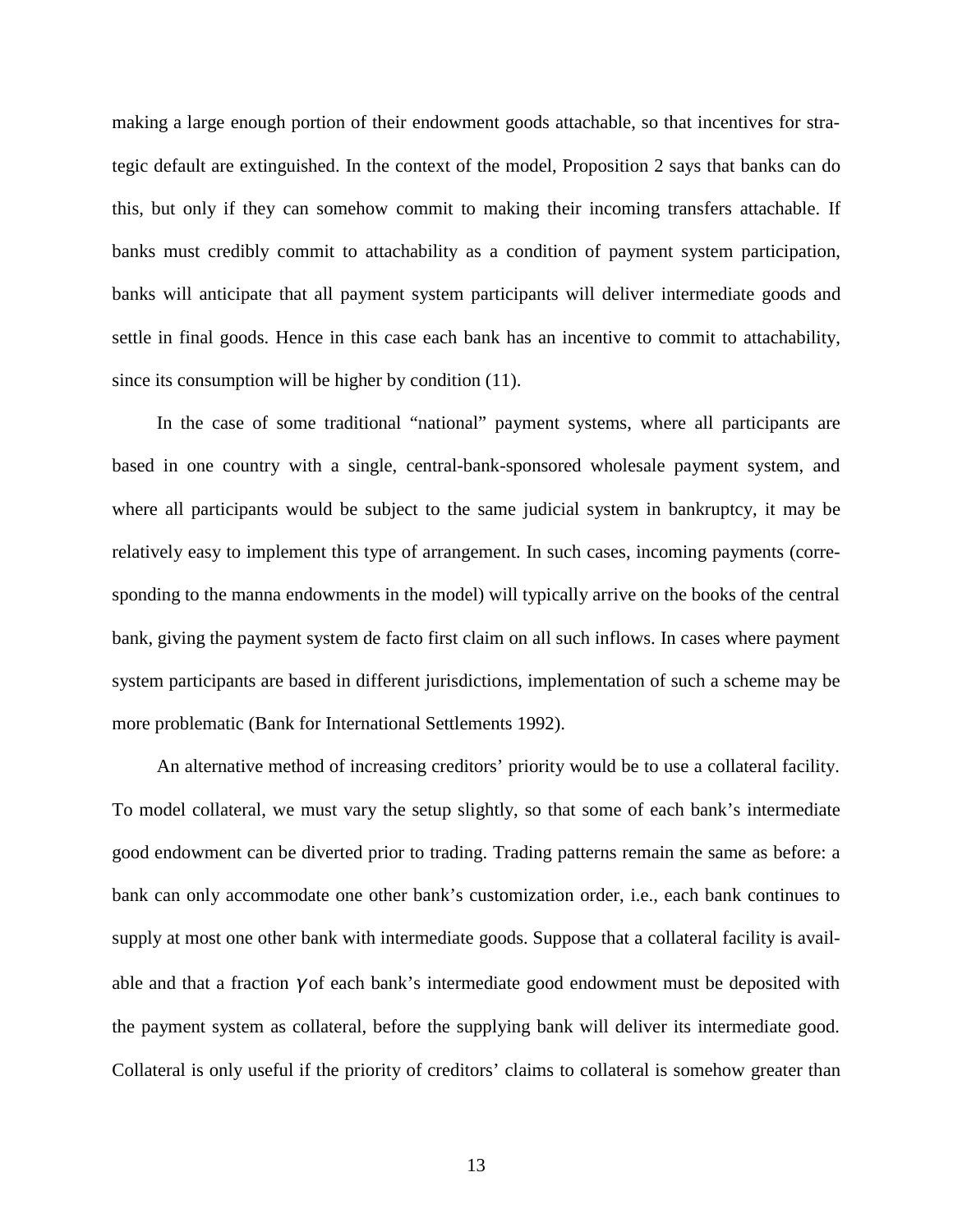for other assets, so we suppose that absolute priority holds for assets posted as collateral.<sup>4</sup> In other words, collateral functions in the customary way: if the bank does not default on its settlement obligation, its collateral is returned at the end of the day, but if the bank defaults, the defaulting bank's collateral is set off against its unpaid debt. A collateral facility is therefore an effective way of allowing banks to guarantee creditors' priority. Posting collateral is costly, however, because the payment system does not have access to production technologies, so any returned collateral is only worth its salvage value *C*. Formally, we can show:

*Corollary to Proposition 2. Suppose manna is not attachable. If there exists a collateral facility and the collateral requirement satisfies*

$$
\frac{\gamma}{1-\gamma} = (\alpha - \beta) \left(\frac{F}{2C}\right)
$$
\n(15)

*then the autarchy equilibrium is eliminated. An all-deliver, all-settle equilibrium remains, but this equilibrium is dominated by the equilibrium in Proposition 2(b).* Proof. With a collateral facility, in return for delivery of intermediate good the receiving bank must post  $\gamma$  of its own intermediate good as collateral against final payment. In return, it will receive  $1-\gamma$  units of customized intermediate good for which it will owe  $P(1-\gamma)$  in final goods, where, as before  $C < P < F$ .

Suppose all banks have entered contracts and delivered intermediate goods. A bank will find it undesirable to default even when and all other banks have decided to default if

$$
\alpha F(1-\gamma) < F(1-\gamma) + \gamma C - P(1-\gamma) + \beta F(1-\gamma) + \gamma C \tag{16}
$$

 4 Establishing such priority may be difficult in some cases. Under U.S. banking law, for example, it is difficult for a bank to pledge assets to entities other than the Federal Reserve System. See the discussion in Goodfriend (1990).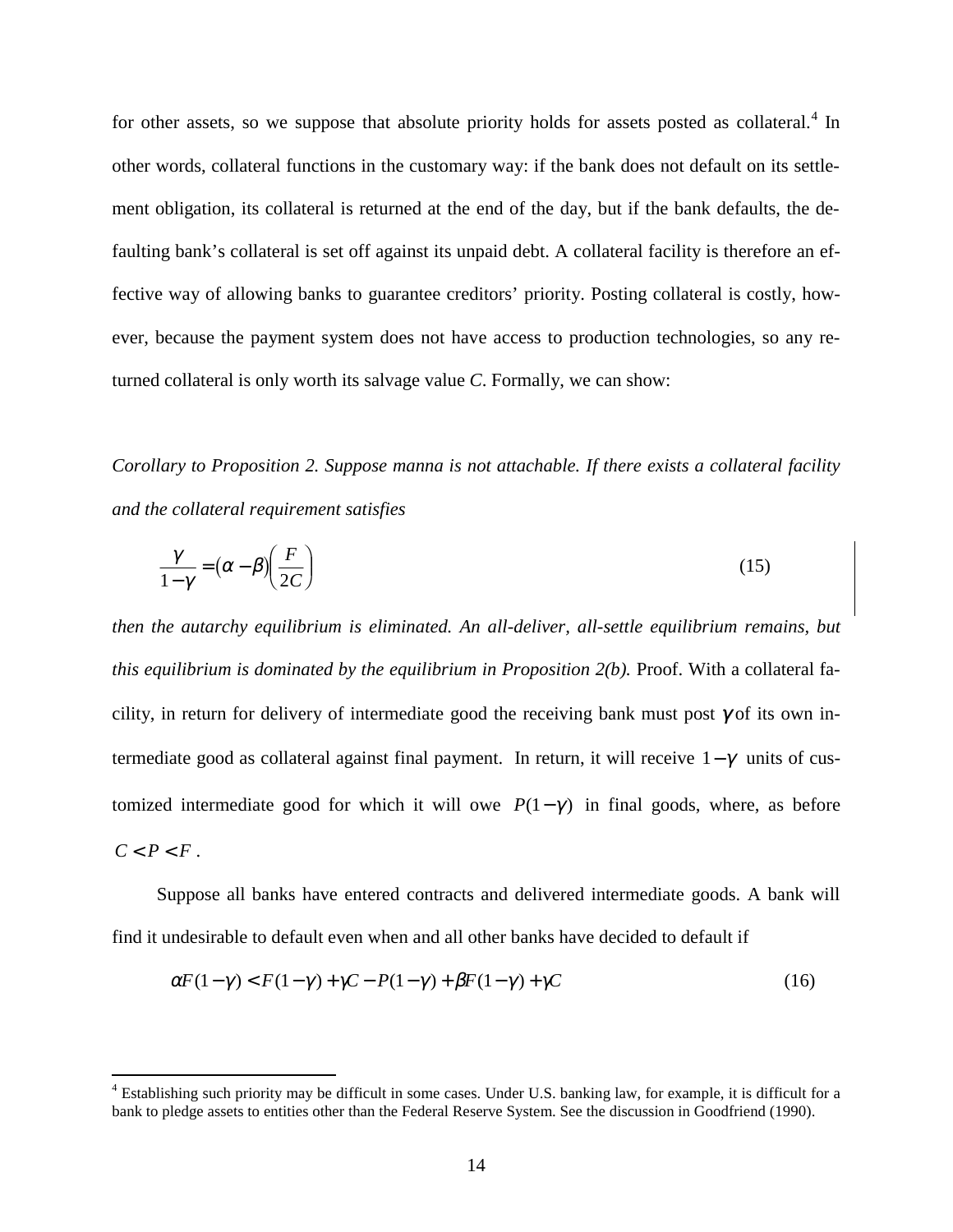(Note that we have assumed, as before, that a defaulting bank receives nothing from its creditor, and collateral is worth the salvage value in the hands of any firm. As before, changes to these assumptions will not significantly affect results. Also note that there are two γ*C* terms on the right side of the inequality: one is due to the return of the bank's collateral on repayment; the other to bank's receipt of the collateral of its debtor.) Simplifying, we obtain condition (15). Under this condition, autarchy is not an equilibrium, but always delivering and settling is an equilibrium. Under the always deliver always settle equilibrium, a collateral requirement carries with it an opportunity cost of  $(F - C)\gamma$ , hence if banks can commit to make their manna attachable, as in Proposition 2(b), this will dominate the use of collateral.

Q.E.D.

Note that condition (15) will always be satisfied for some  $\gamma \in (0,1)$ .<sup>5</sup>

#### **4. TRADING UNDER NET SETTLEMENT**

 $\overline{a}$ 

In the model environment, net settlement means the following. At the end of period  $t = 2$ , the payment system calculates each bank's net payment obligation vis-à-vis all other banks. Each bank's original payment obligation is then replaced with a new obligation vis-à-vis the payment system, i.e., the payment system becomes a substitute counterparty.<sup>6</sup> Banks in a net debit or dueto position then transfer final goods to the payment system, which in turn transfers these to the banks in a net credit or due-from position. The formal definition of equilibrium remains as above.

<sup>&</sup>lt;sup>5</sup> This modified structure can also be reinterpreted as a simple DVP system; however we defer discussion of this interpretation until the end of section 6.

<sup>&</sup>lt;sup>6</sup> We restrict our attention to cases where such counterparty substitution is legally binding. In securities industry parlance this is known as "netting by novation" or "binding payments netting," according to whether both securities and funds delivery obligations, or funds obligations only are netted. See e.g., Hanley, McCann, and Moser (1995) or Emmons (1997) for a more extensive discussion of netting agreements.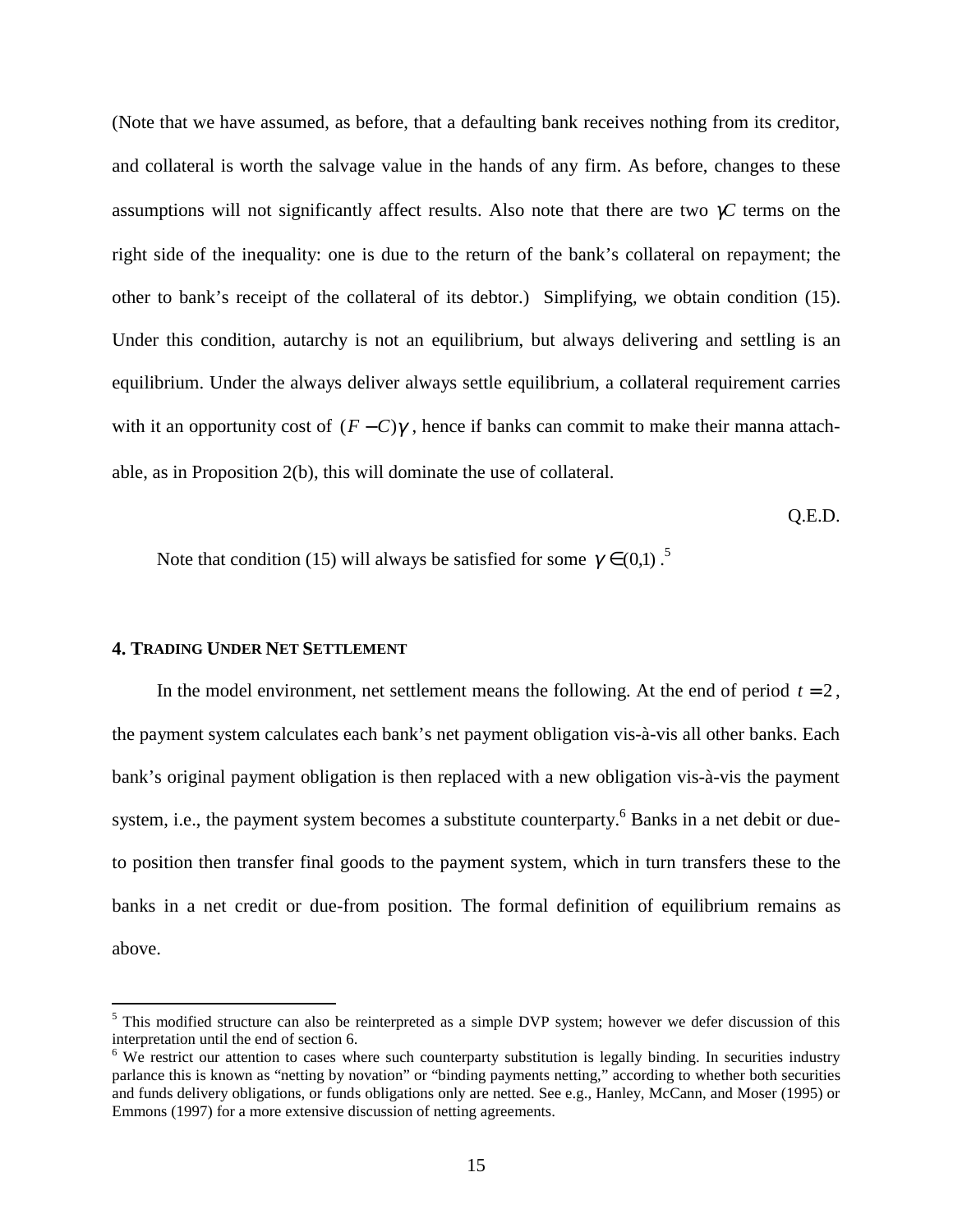A key distinction between net and gross settlement systems is that under net settlement, a default of a net debtor necessarily affects the entire payment system, making normal settlement impossible. Hence, a complete specification of a net settlement system requires some rules for completing (or suspending) settlement and for allocating losses among other banks when a net debtor defaults. We consider two rules that have been employed in real-world net settlement arrangements:

*Loss-sharing Rule 1* ("unwinding rule"). If a bank defaults, its transactions are removed from that day's transactions, and net positions are recalculated for the remaining banks, and settlement of the recalculated positions proceeds as in normal settlement.

*Loss-sharing Rule 2* ("Lamfalussy rule"). Banks must post collateral as a condition for participation, and share the losses resulting from a default. Specifically, the Lamfalussy rule calls for banks to post at least enough collateral to cover a default by any single member.<sup>7</sup>

The Lamfalussy rule is the rule recommended in the Lamfalussy Report (Bank for International Settlements, 1990), and subsequently implemented over many large-value payment systems. Before 1990, the unwinding rule was the usual rule for such systems.

Under net settlement, the following result is immediate:

*Proposition 3. Under conditions (a), (b) and (c) of Lemma 1, under net settlement only an alldeliver, all-settle equilibrium is possible. Any equilibrium under a Lamfalussy loss-sharing rule is dominated by an equilibrium under an unwinding rule.*

Proof: First suppose that the unwinding rule is in effect. Consider the typical bank's settlement decision in period  $t = 2$ , where all banks have delivered their intermediate goods in period  $t = 1$ .

<sup>&</sup>lt;sup>7</sup> A complete loss-sharing rule would specify rules for settlement in cases of defaults by more than one member bank. Here, due to the symmetry of the model, we need only consider the situation when a single bank defaults.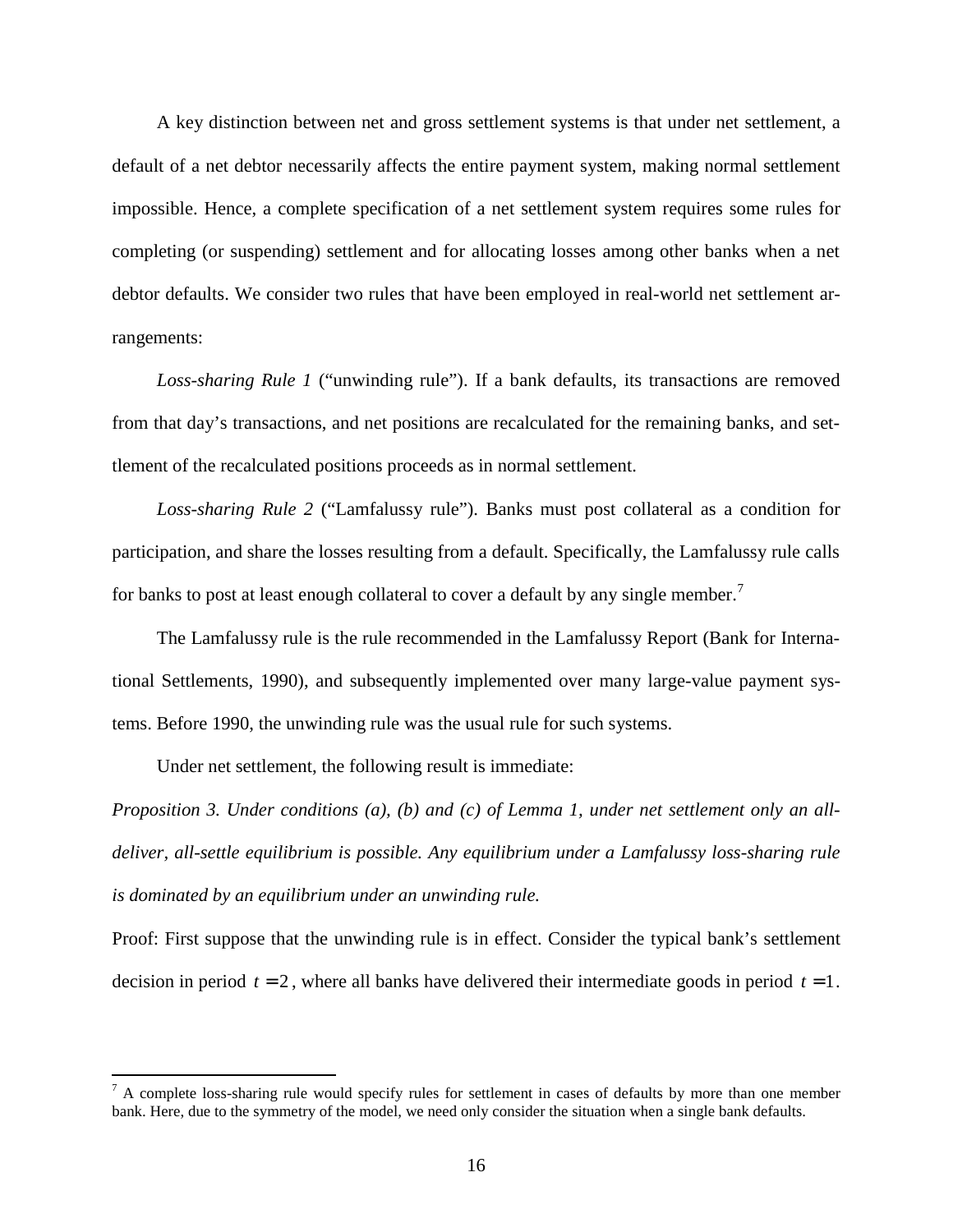Then settlement will always occur since the net position of every bank is zero. In other words, there is no opportunity for strategic default, since there is no obligation to default on.

Now consider the incentives of banks to deliver intermediate goods in period  $t = 1$ . If a bank *i* fails to deliver in  $t = 1$  but takes delivery of an intermediate good, then in period  $t = 2$ , bank *i* has  $F + C$  final goods and a net debit position of *P*. As was the case with gross settlement, bank *i* ends up with  $\max\{F+C-P, \alpha(F+C)\} < F$  final goods, whereas if bank *i* had delivered an intermediate good, it would end up with *F* final goods. Hence banks have an incentive to deliver at  $t = 1$ , which in turn automatically implies settlement in symmetric equilibrium.

Thus, in period  $t=0$ , bank *i* has an incentive to contract with other banks at  $t=0$ , as long as other banks wish to contract. And since bank *i* can credibly offer bank *i-*1 a payoff higher than what *i-*1 can achieve in autarky, and vice-versa for banks *i+*1 and *i*, then in equilibrium banks will always trade, deliver and settle.

Finally, implementation of the Lamfalussy rule requires posting of collateral, which results in an opportunity cost to banks. From the discussion above, collateral is not needed to guarantee delivery or settlement. Hence, implementation of such a rule also results in delivery and settlement, but at a positive opportunity cost.  $Q.E.D.$ 

Proposition 3 spotlights a key advantage of net settlement over RTGS, which is that net settlement can eliminate gridlock equilibria, without the need for either a system by which banks can make future inflows (manna endowments) attachable, or for a collateral facility. Net settlement is effective because it de facto gives absolute priority to offsetting claims, since such claims are automatically discharged under net settlement rules.<sup>8</sup>

 $\overline{a}$ 

 $8$  It is the legal guarantee of the finality of net settlement which is the key to establishing this priority. The link between finality and priority in net settlement has been noted by many observers. See, for example the discussion in Emmons (1997, pp. 39-41).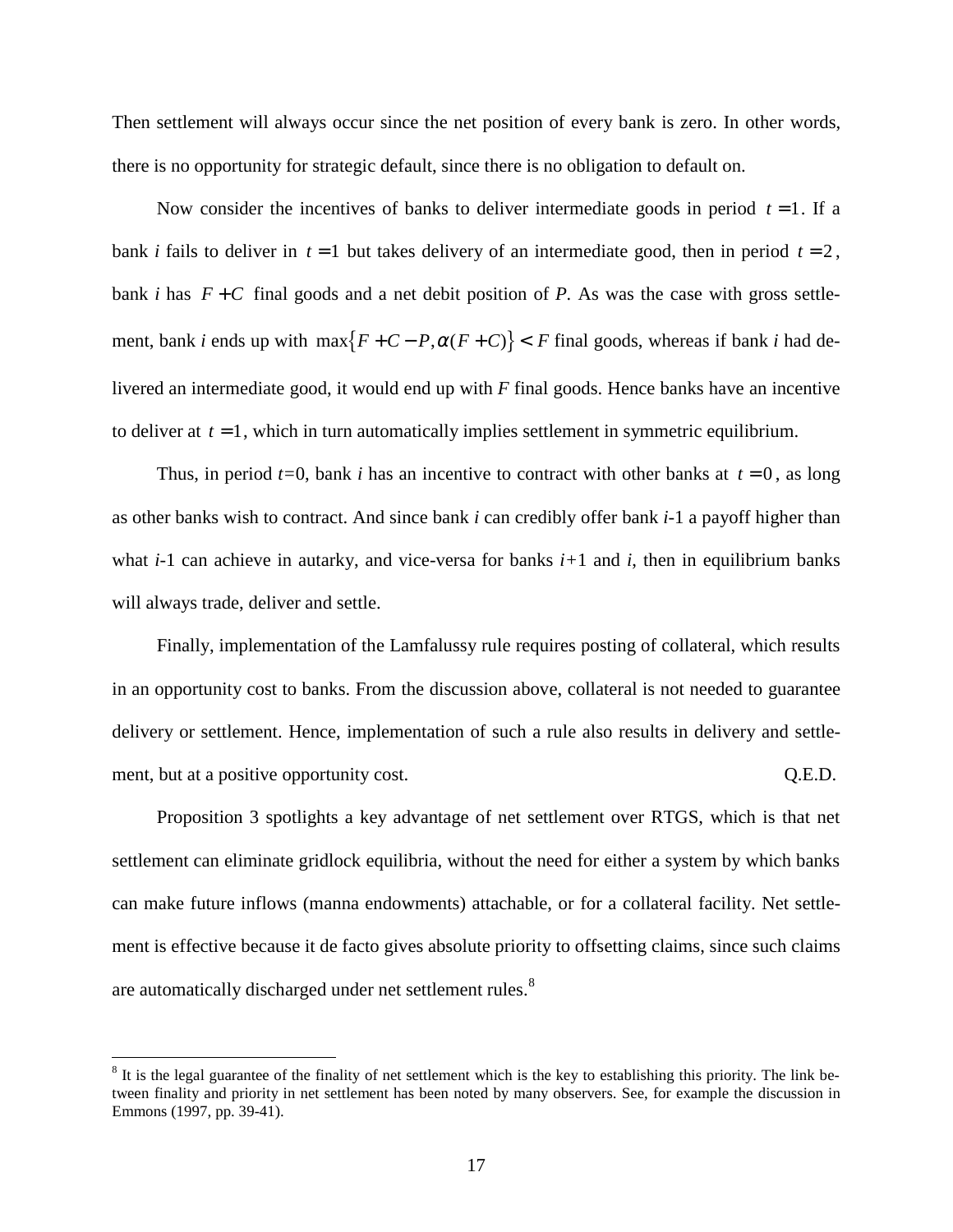Another noteworthy aspect of net settlement is that a bank's membership in a payment system that settles on a net basis generates a kind of network effect. Consider, for example, a four-bank, four-type version of the model, where the payment system settles on a net basis. The fact that all four banks belong to the system generates benefits for all banks, in the sense that gridlock equilibria are excluded. Hence, a network effect is generated in the usual sense that the social benefit of a bank's membership exceeds the bank's private benefit. $9$  This occurs even though each one of the banks is never a direct counterparty to one of the other banks.

#### **5. CHANGES IN BANKRUPTCY PAYOFFS**

In this section we will investigate the effects of bankruptcy rules on the payments systems we have established. The results shown above were derived for fairly sharp restrictions on model parameters and particularly on the bankruptcy shares  $\alpha$  and  $\beta$ . Lemma 1 requires that these parameters be set in such a way that there are deviations from absolute priority, but Lemma 1 also requires that debtors bear a significant share of the costs of default. We now consider the effects of variations in these parameters.

It is clear that problems with coordination failures will diminish as creditors' priority increases, i.e., as the debtor's share  $\alpha$  is driven to zero and the creditor's share  $\beta$  approaches unity. In other words in this simple structure, bankruptcy rules maintaining strict priority encourage settlement.

What about the opposite situation, where enforcement of priority rules is further relaxed? Consider the situation where the value of the creditor's share  $\beta$  is quite small (possibly zero) and the value of the debtor's share  $\alpha$  approaches unity. As  $\alpha$  increases, eventually conditions (7) and

 $\overline{a}$ 

 $9^9$  See Weinberg (1997) for a general discussion of network effects in payment systems.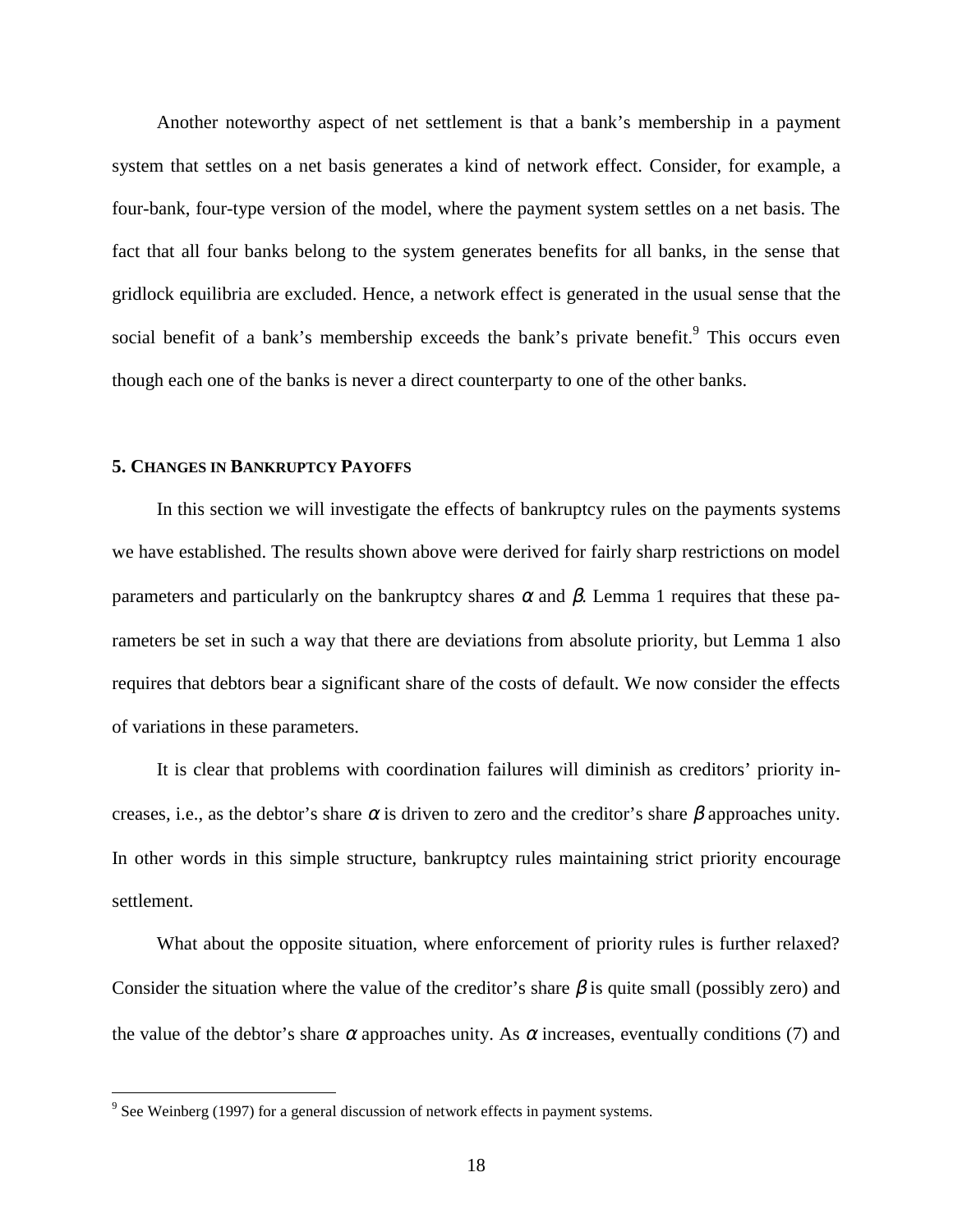(12) will hold, but condition (11) will fail. In words this means that "mutually assured default" is still guaranteed, but that "mutually assured settlement" cannot occur. Hence if all banks deliver at *t* = 1, then under gross settlement banks will always find default optimal. "All deliver and all default" is not a symmetric equilibrium, however, so in this case the only possible symmetric equilibrium is autarky. We will denote the region of the  $\alpha, \beta$  space where this case occurs (in the absence of attachable manna) as the region of *inherent mistrust*, since in this case optimistic expectations concerning counterparties' willingness to settle are by themselves insufficient to sustain trade (see Figure 1). Likewise, governmental guarantees of settlement would be of little value in this case, as settlement guarantees would not give banks an incentive to supply intermediate goods.

This situation can be rectified if manna endowments are large enough, and if banks have some means of precommitting to make these attachable. A collateral facility may also be effective, but it will require prohibitively high levels of collateral as default incentives grow. In addition to preventing defaults at the settlement stage, the collateral requirement must also address the problem of potential delivery failures. To see this, consider the case of a bank that takes delivery of an intermediate good, but that does not deliver. The bank then has  $F + C$  final goods and a settlement obligation of *P*. For sufficiently large  $\alpha < 1$ , the bank's payoff from not delivering and defaulting on its settlement obligation, which is  $\alpha(F+C)$ , must exceed its payoff from delivering and settling, which is *F.* Collateral requirements must be large enough to counteract this incentive.

*Proposition 4. Suppose that* α *and* β *fall in the region of "inherent mistrust." Then, under gross settlement*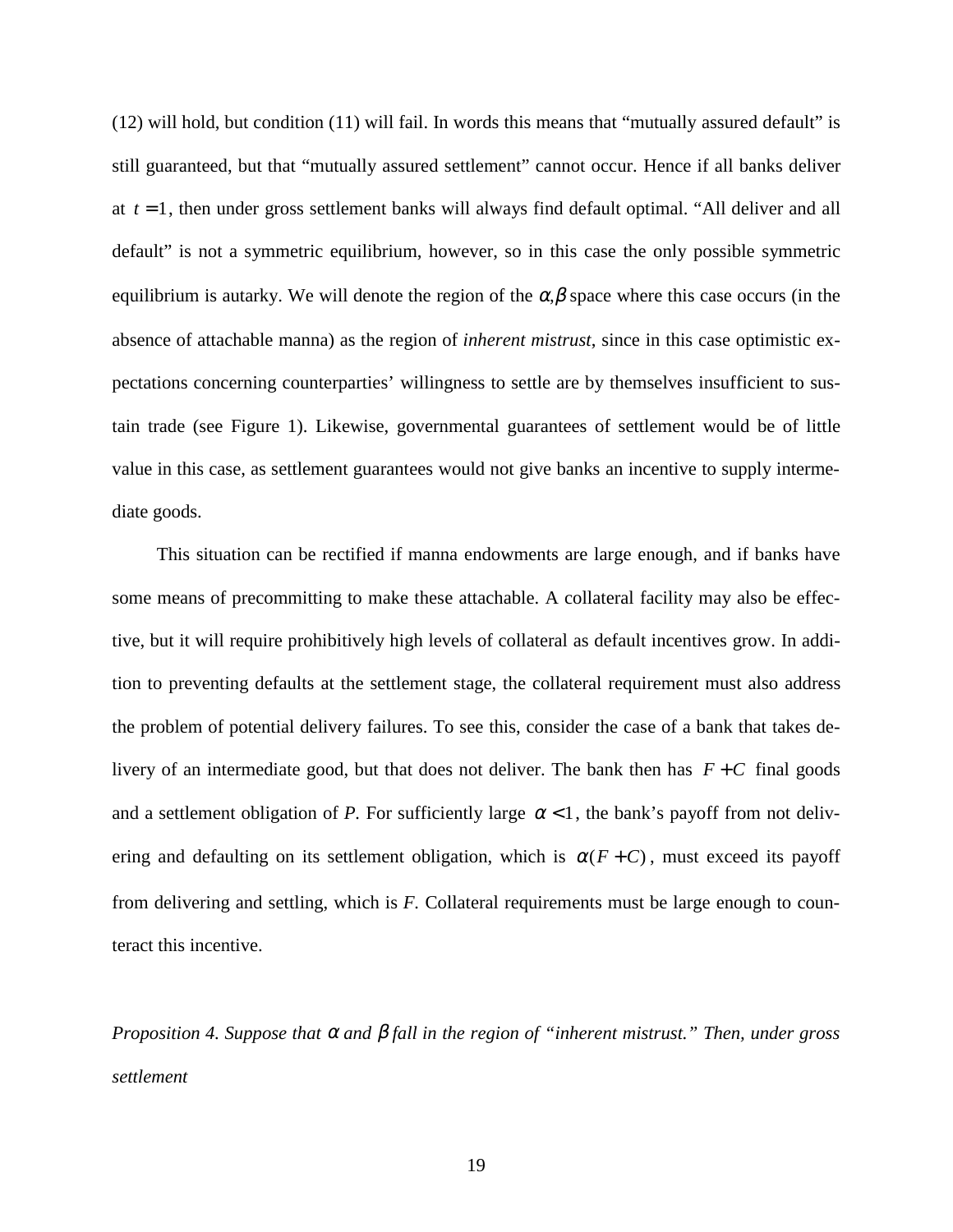- *(a) If banks cannot precommit to making their manna endowments attachable, then autarky prevails;*
- *(b) If banks can precommit to making their manna endowments attachable, then for sufficiently large manna endowments, the all-deliver, all-settle equilibrium prevails.*
- *(c) An all-deliver, all-settle equilibrium is also possible with a collateralization requirement, but the collateral requirement must satisfy conditions (15) and*

 $F(1-\gamma) + C\gamma > \alpha (F+C)(1-\gamma)$  (17)

*and this equilibrium is dominated by the equilibrium in (b);*

*Under net settlement, the following hold*

- *(d) Under an unwinding rule, autarky prevails;*
- *(e) Under a Lamfalussy rule, then an all-deliver, all-settle equilibrium occurs if the collateral requirement satisfies condition (17), but this equilibrium is dominated by the equilibrium in (b).*

Proof: Parts (a) and (b). By the discussions above, autarky is the only possible equilibrium if there is no manna endowment. If the manna endowment is large enough to guarantee that (11) holds when manna is attachable, then (a) and (b) follow by arguments in the proof of Proposition 2.

Part (c). If the collateral requirement satisfies (15), then mutually-assured-default condition (7) is reversed. Note also that for small values of  $\beta$ , then a collateral-adjusted value of mutuallyassured-settlement condition (11) is automatically satisfied for  $\gamma$  satisfying (15).

Now consider the delivery stage. Suppose that a collateral facility is in place with a collateral requirement  $\gamma$ , leaving banks  $1-\gamma$  intermediate goods with which to trade. If a bank deviates from an equilibrium where all banks deliver and all settle, by taking delivery and not deliv-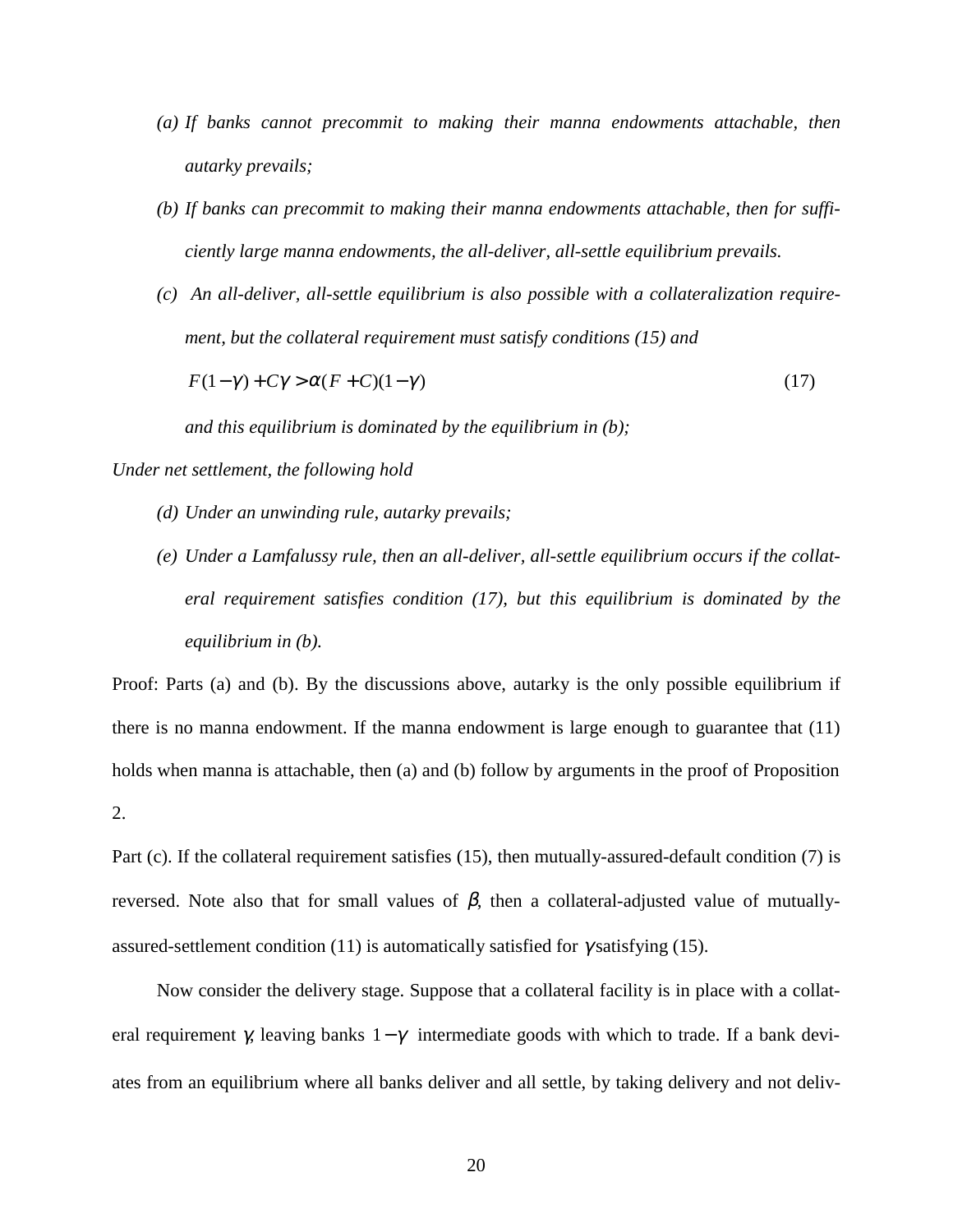ering, then at the beginning of period  $t = 2$  it will have  $F(1 - \gamma) + C(1 - \gamma)$  final goods and a net debit position of  $P(1-\gamma) \in (C(1-\gamma), F(1-\gamma))$ . If the bank settles it gets  $F(1-\gamma) + C - P(1-\gamma)$  which is less than  $F(1-\gamma) + C\gamma$ , which would have been its final goods allocation, had it delivered its intermediate good. If it defaults, it retains  $\alpha(F + C)(1 - \gamma)$  final goods, but forfeits its collateral γ. Thus for a collateral requirement satisfying (17) then the bank will always be better off delivering at  $t = 1$  than not, and it follows that banks will contract at  $t = 0$ . As in Proposition 3, a collateral requirement implies a positive opportunity cost.

Part (d). To analyze this case under net settlement, we note that condition (15) is irrelevant, since delivering banks automatically settle under net settlement. However, condition (17), and hence a collateral requirement, is necessary in order to give banks an incentive to deliver. Hence an unwinding rule which lacks a collateral requirement cannot work in this case.

Part (e). From arguments above, if the Lamfalussy collateral requirements satisfy (17), then banks will have an incentive to deliver.  $Q.E.D.$ 

Proposition 4 establishes that trade can occur in the case of "inherent mistrust" under either gross or net settlement. As in Proposition 3, gross settlement requires either attachability of banks' manna endowments or the use of a collateral facility. Greater amounts of collateral are required as creditors' priority diminishes, so opportunity costs increase. In the case of net settlement, weakened creditors' priority (relative to Proposition 3) also leads to a greater (positive versus zero) collateral requirement being necessary to ensure settlement. The additional restriction on collateral comes from the possible deviation of defaulting without delivering the intermediate goods, a deviation which was automatically dominated under the assumptions of the earlier theorems.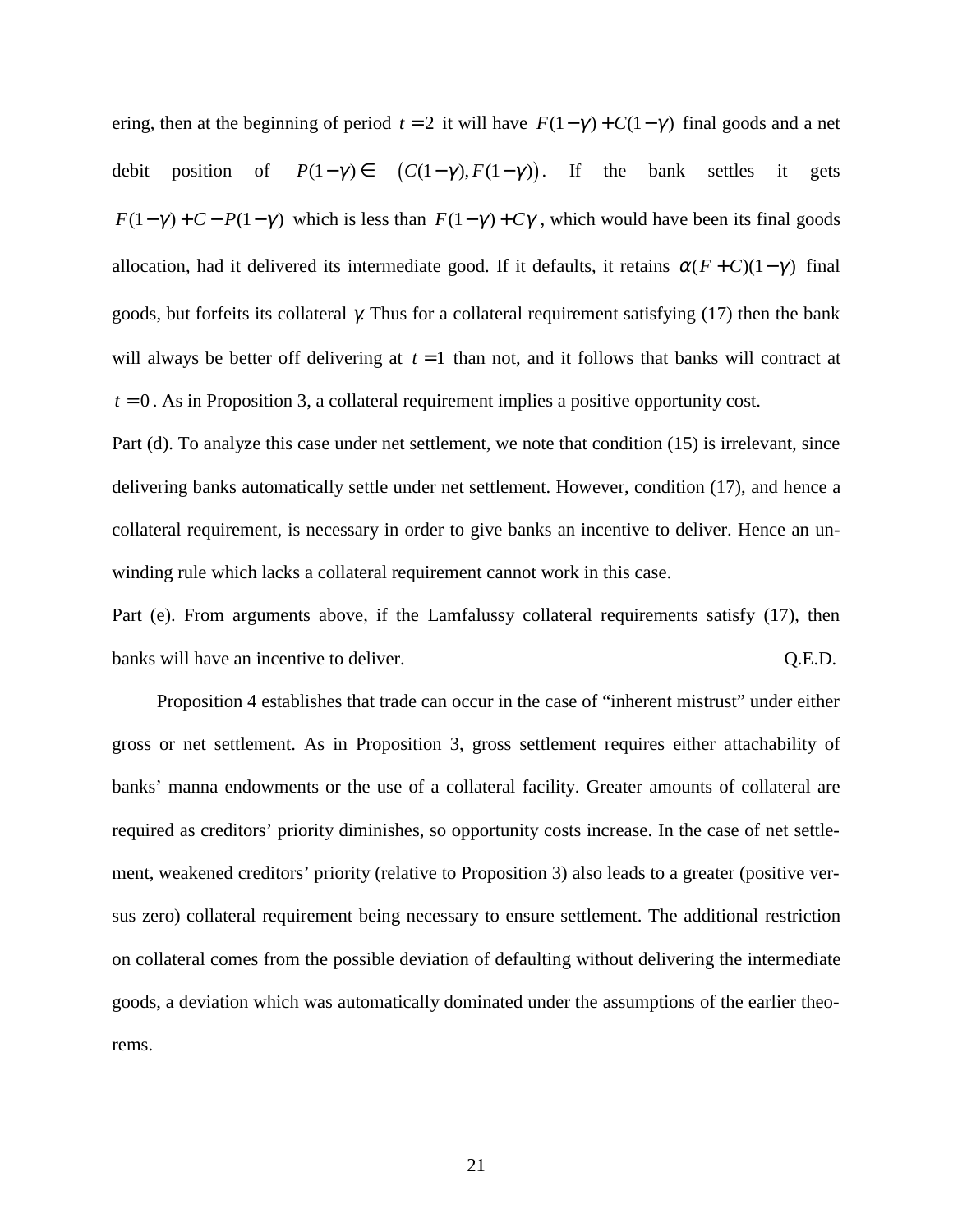In the case of inherent mistrust, Proposition 4 suggests that either net or gross settlement may dominate, depending on circumstances. If banks' manna endowments can be made attachable, then gross settlement may be able to support trade without the use of a collateral facility. If collateral must be used, then net settlement will dominate gross: The amount of collateral required under gross settlement is weakly higher than the collateral required under net settlement, since the former collateralization requirement must satisfy both conditions (15) and (17), whereas the latter need satisfy only condition (17). For example, in the extreme case where intermediate good prices approach their upper limit  $F(1-\gamma)$ , the creditor's bankruptcy share  $\beta$  is zero, and the debtor's bankruptcy share  $\alpha \uparrow 1$ , then condition (15) tends to

$$
\gamma \ge \frac{(F/C)}{2 + (F/C)}\tag{18}
$$

which exceeds  $\frac{1}{2}$  for  $F/C$  sufficiently large, whereas (17) tends to

$$
\gamma > \frac{1}{2} \tag{19}
$$

In other words, in cases where the temptation to default is extreme, a collateral requirement of one-half (plus epsilon) of each bank's endowment will guarantee delivery and settlement under net settlement, whereas a higher collateral requirement will be sometimes be needed under gross settlement.

#### **6. MULTIPLE TRADING ROUNDS**

We now consider a variation of the model where there is a second round of trading. This modified model will allow us to consider the costs associated with delays in trading and settlement; for a more detailed discussion of these issues see e.g., Kobayakawa (1997), Angelini (1998), or Kahn and Roberds (1998b).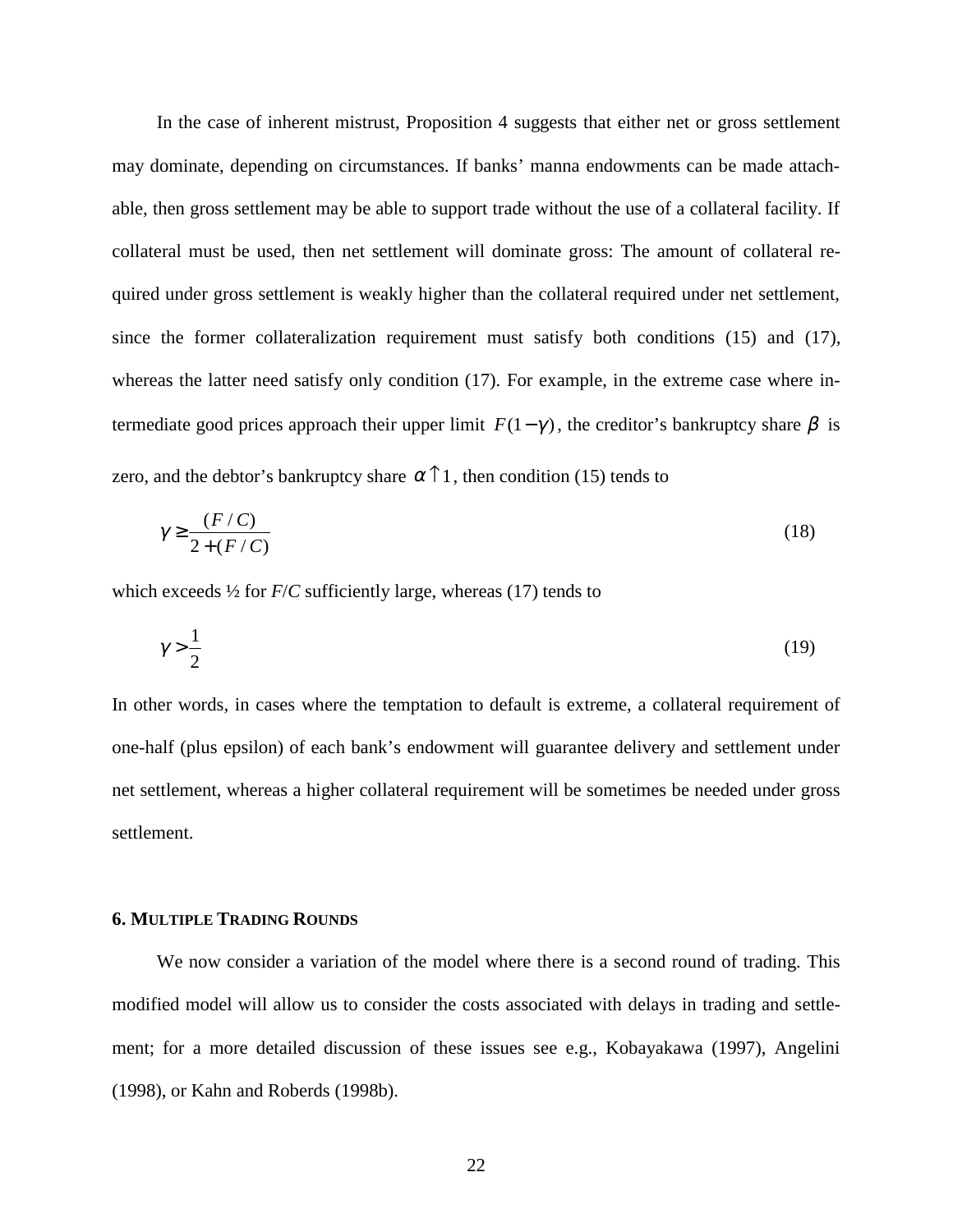Formally, there are now three additional time periods, i.e.,  $t = 3,4,5$  (see Table 1 for a schedule of events in the extended model). Banks who have not contracted for delivery of an intermediate good may now do so during period  $t = 3$ . During the period  $t = 4$ , it is possible for banks who have not already delivered intermediate goods to customize and deliver these goods. Production and delivery of the final good (barring default) can now take place during period  $t = 5$  as well as during  $t = 2$ . Consumption of the final good now occurs at  $t = 5$ . However, production is less efficient during the "afternoon" (in period  $t = 5$ ) than in the "mornings" (in period *t* = 2), so one unit of an intermediate good yields only  $\delta F$  units of utility, where  $F^{-1} < \delta < 1$ . The motivation is that trades that must be conducted late in the day are somewhat less valuable than if the trades are conducted early on. The presence of the discount factor places a lower ceiling on intermediate good prices if trading occurs in the afternoon, in which case  $P < \delta F$ .

It is now necessary to extend the strategy space to accommodate the additional round of trading. Under a real-time gross settlement system, settlement in the form of final good transfers can occur in either the morning  $(t = 2)$ , or in the afternoon  $(t = 5)$ . Hence, we redefine  $\sigma$  as  $\sigma = (\tau, d, s, \tau', d', s')$ , where  $\tau, d$ , and *s* are as before. The component  $\tau'$  represents a bank's decision to contract at  $t = 3$ , *d'* is its  $t = 4$  afternoon delivery decision, and *s'* represents the bank's settlement decision at  $t = 5$ . Under the net settlement system, there is only one daily settlement, at  $t = 5$ , i.e., the net settlement system operates as a "delayed net settlement" (DNS) system, so under net settlement  $s = 0$  automatically. The following result describes symmetric Nash equilibria in the two-round game under gross and net settlement.

*Proposition 5. With two rounds of trading, suppose that conditions (b) and (c) of Lemma 1 hold for the case where banks' manna is not attachable. Then under RTGS*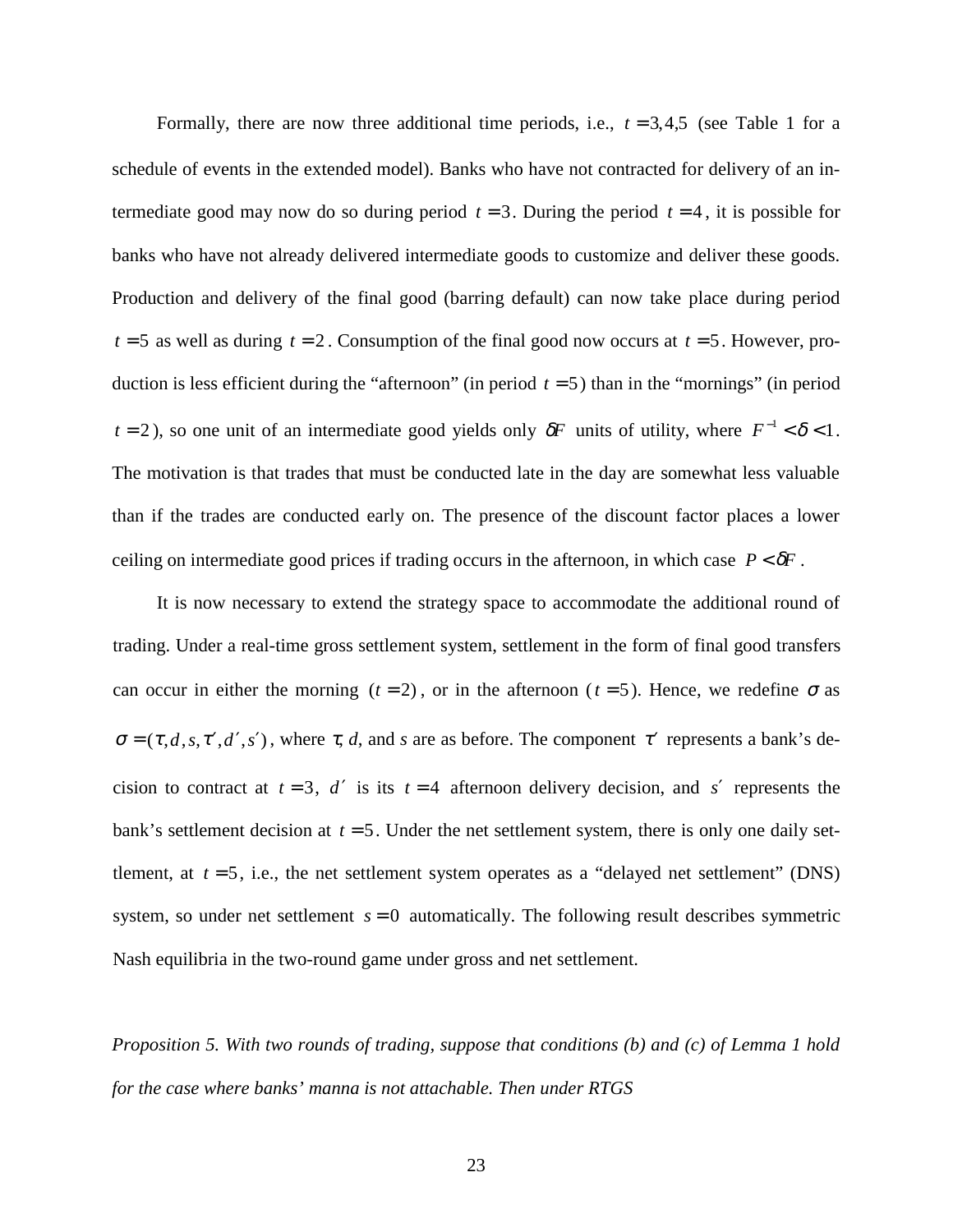- *(a) The equilibria described in Propositions 1 and 2 are also equilibria in the two-round case.*
- *(b) If there is no precommitment of manna endowments and no collateral facility, an equilibrium can occur where all banks deliver and all banks settle, but with delay.*
- *(c) The delayed equilibrium in (b) is dominated by the all-settle, all-deliver equilibrium without delay. However, the delayed equilibrium dominates autarky.*

*Under net settlement,*

#### *(d) Only the all-deliver, all-settle equilibrium is possible.*

Proof: Parts (a) and (b). Under RTGS with an additional round of trading, it is straightforward to show that the equilibria described in Propositions 1 and 2 are feasible and remain equilibria for the two-round case.

Part (c). Using the same arguments as above, if banks believe that settlement will occur at  $t = 5$ , but not at  $t = 2$ , then they will find it optimal to deliver intermediate goods in period  $t = 4$ , and to contract for delivery in period  $t = 3$ . Because afternoon production is less efficient, however, an equilibrium where all banks deliver and settle in the afternoon will be dominated by the equilibrium where all banks deliver and settle in the morning. Banks would like to try and induce earlier trading by offering their potential suppliers higher prices ( $\delta F$ ) at *t*=0. But if the suppliers' belief is that early settlement will not occur, then such an offer is not credible.

Part (d). Now consider net settlement for the case where there is one daily settlement, i.e., at the end of period  $t = 5$ . In this case, there is no delayed equilibrium since banks have an incentive to bid up the price of the intermediate good, so as to obtain it in the morning. In contrast to gross settlement, such bids are credible under net settlement because there is no possibility of mutually assured default at the final stage.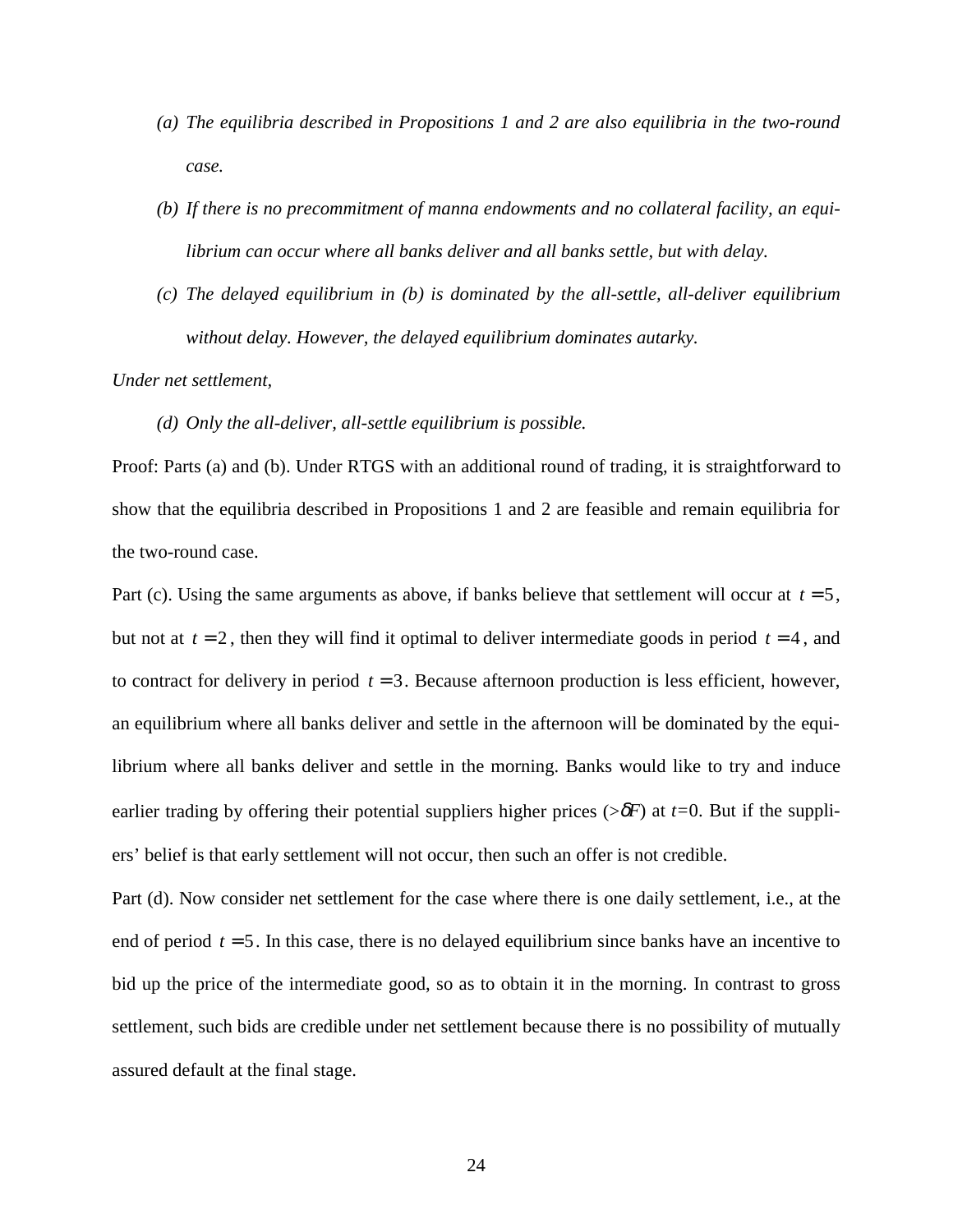Proposition 5 illustrates yet another potential advantage of net settlement over gross, which is that net settlement can eliminate equilibria where fear of default leads to costly delays in trading and settlement. As in Proposition 2, the key feature of net settlement in preventing trading delays is its "built-in" assignment of priority to bank's trading counterparties.

Finally, we note that delay costs would also result if the RTGS system were reconfigured as a "delivery versus payment" (DVP) system. Suppose that the payment system were reconfigured so that intermediate goods could only be bought with other goods, not promises to deliver goods at the close of business. Within the context of this model, such activities are simply an alternative interpretation of the collateralized payment arrangements. Under this reinterpretation, banks would then have to purchase one another's intermediate goods with their own intermediate goods, leading to a loss in production, or wait until their manna endowments arrive at  $t = 2$ , again implying a loss in production.

#### **7. IMPLICATIONS**

The discussion above shows, perhaps surprisingly, that net settlement can offer advantages over gross in terms of reducing defaults. Gridlock equilibria that occur under gross settlement do not occur under net settlement arrangements (Propositions 1 and 3). Net settlement can also eliminate equilibria in which trading is delayed (Proposition 5). In situations where collateral is needed to effect settlement, a net settlement system may require less collateral than does a gross settlement system (Propositions 2, 3, and 4). Gross settlement can be made more efficient if banks can establish a facility for making their incoming payments attachable, but enforcing attachability may be difficult in practice. In some cases (with the exception of the "inherent mis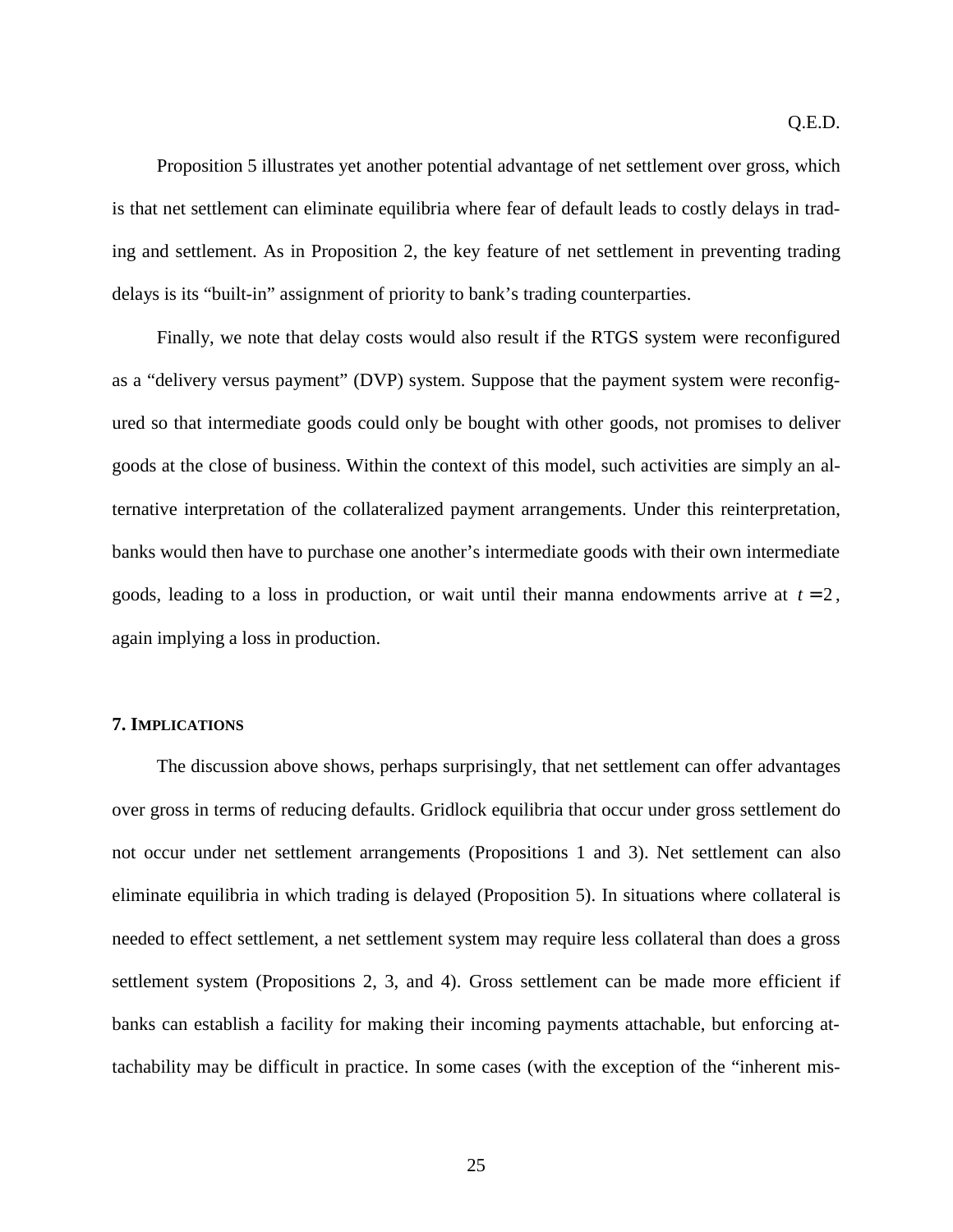trust" environment of Proposition 4), a government guarantee would be sufficient to effect settlement, but in practice governments may be reluctant to extend blanket guarantees to all payment system participants.

As noted above, in our setup net settlement often dominates because it offers an easy way of enforcing creditors' priority. By substituting each party's original payment obligation with an obligation to a centralized counterparty, a net settlement system can allow for offsets that could not occur under a decentralized (i.e., gross) settlement system. In other words, netting in effect replaces a difficult-to enforce debt obligation with another, inherently more enforceable one.

This view of netting is related to one advanced by Freeman (1996) and Green (1997). In the model they utilize, debt obligations are either perfectly enforceable or completely unenforceable according to whether debtor and creditor are spatially separated. Under gross settlement, distortions can result when some creditors become physically separated from their debtors, causing them to have to clear their debt through third parties at less than full value. Green shows that a net settlement system can improve welfare by allowing agents' original obligations to be replaced with a set of (enforceable) net claims, while Freeman shows that the availability of free intraday loans from the central bank will have the same effect. In our model no debt contracts are ruled out a priori, but all contracts are only imperfectly enforceable. The inefficiency of gross settlement stems from either the presence of dominated equilibria (gridlock) or higher shadow costs of debt issue resulting from collateral requirements necessary to preclude such equilibria. As in Green's setup, the efficiency of net settlement stems from the substitution of more enforceable claims held by a central counterparty for a less enforceable set of decentralized claims. We can also replicate Freeman's result by allowing substitution of central bank debt for private debt, but only in cases where the central bank has prior claim on banks' incoming payments.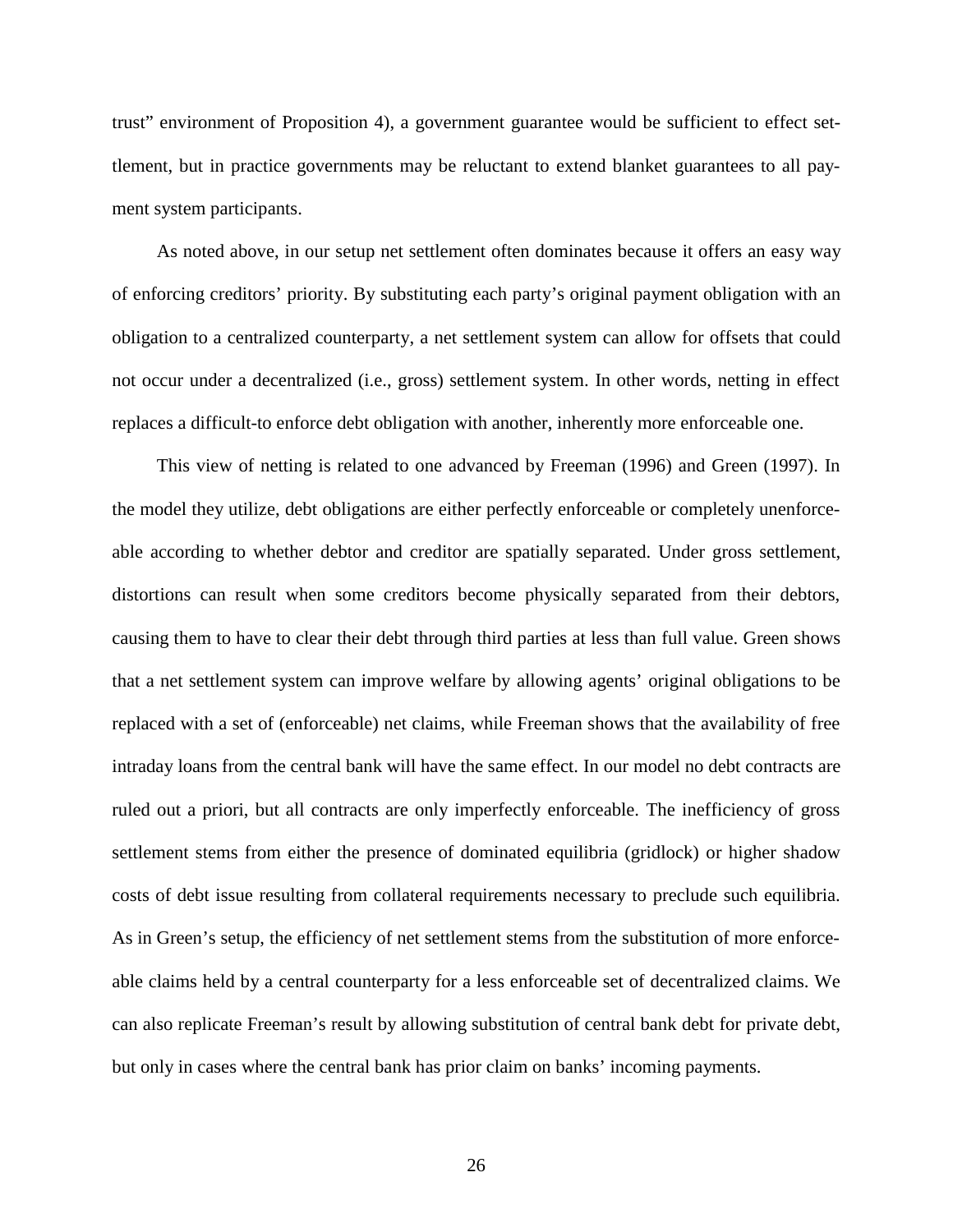We believe that the capacity of netting to reduce settlement risk is an important factor behind the historical predominance of net settlement arrangements for large-value transactions. The widespread use of net settlement arrangements among banks dates back at least to the Middle Ages (see DeRoover 1948). In U.S. banking history, net settlement arrangements predominated before the founding of the Federal Reserve (see Cannon 1910) and net settlement arrangements continue to be employed today. The netting of settlement obligations has also been an important component of arrangements for settling trades in many types of financial instruments (see Baer, France, and Moser 1995). And as recently as the early 1990s, most large-value payment systems in the developed countries were settling on a net basis (see Folkerts-Landau, Garber, and Schoenmaker 1996).

Our analysis has abstracted from some disadvantageous of netting systems that have been modeled elsewhere. A number of papers on net settlement (Angelini and Giannini 1994, Emmons 1995, Schoenmaker 1995, McAndrews and Roberds 1999) emphasize the tendency of netting systems to focus credit risk within a central counterparty. Kahn and Roberds (1998a) show how the presence of a strategic default incentive can increase credit risk when payments are made in a net settlement system, relative to a gross settlement system that employs DVP. Likewise, Freixas and Parigi (1998) show that net settlement may lead to welfare losses by discouraging early liquidation of insolvent banks. Given these drawbacks, the general integrity of a net settlement system will require risk controls (such as position limits, capital requirements, etc.), plus some agreement for sharing losses among system participants. However, an agreement that spreads losses over participating banks can also dilute banks' incentives for mutual monitoring, potentially leading to moral hazard problems (Rochet and Tirole 1996).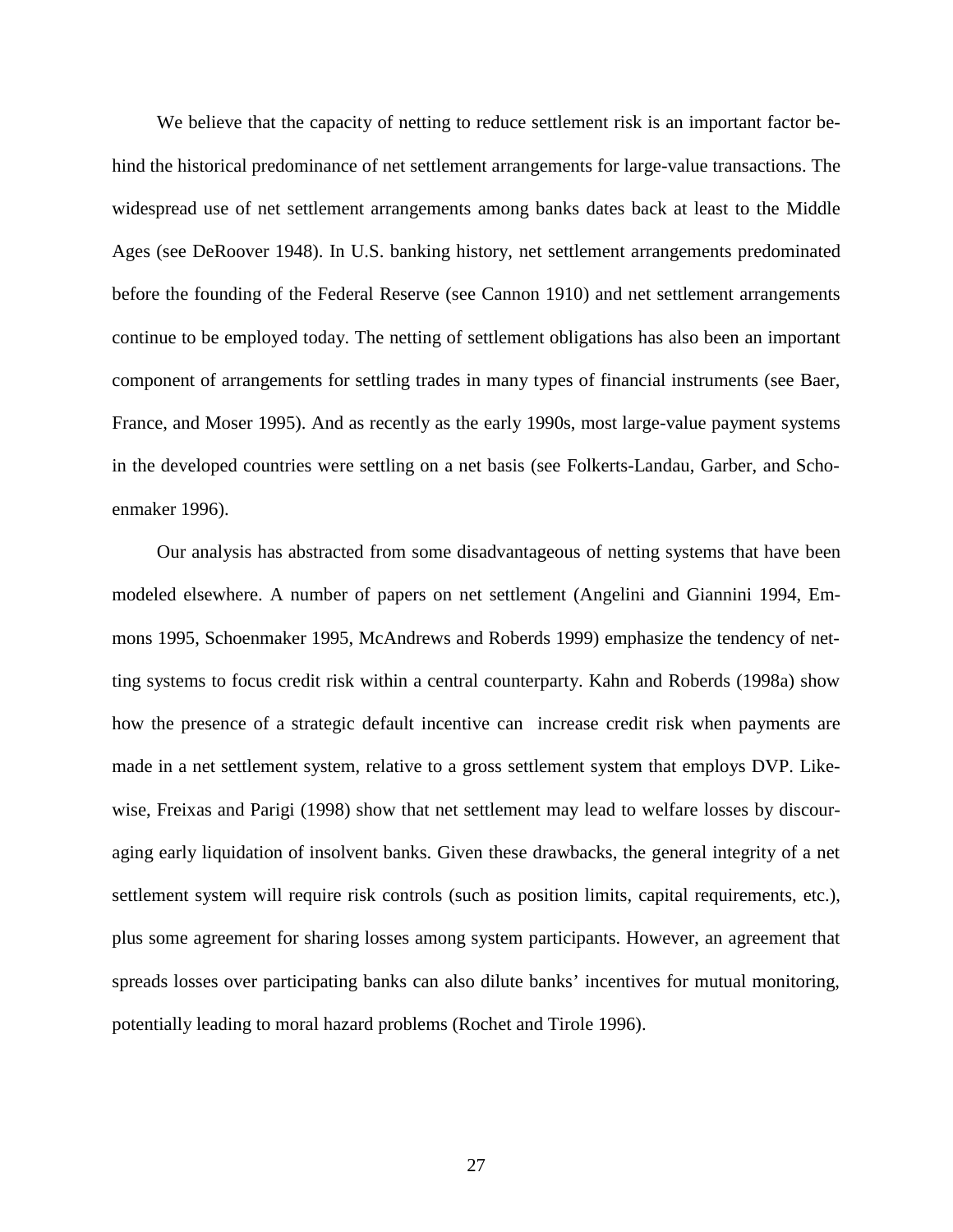As we have pointed out, net settlement arrangements have been coping with such problems for centuries, through a combination of membership requirements, risk controls such as position limits, and appropriate levels of mutual monitoring. Our analysis of strategic defaults provides a better understanding of the prevalence of netting systems than earlier work might have suggested.

Both the analysis above and the historical tradition of net settlement clearly run counter to the recent changeover of many large-value systems from net settlement to gross settlement systems. By the end of the year 2000, most large-value payment systems in the developed countries will be operating as RTGS systems. This trend is probably driven by issues that are not included in our model. In particular, some of the impetus for different countries to adopt RTGS systems was to provide a standard interface for possible multicurrency and multicountry settlement arrangements. Furthermore, the cost of operating RTGS systems has probably declined relative to netting systems, as information and communication technologies have improved. Legal enforcement of netting agreements is weak in some countries, putting net settlement at a disadvantage to gross settlement in a way our model does not address. Notwithstanding these reasons for the trend toward RTGS, our analysis leads to the conclusion that one should not interpret this trend as proof that RTGS systems are inherently superior or less risky than netting systems.

Our comparative analysis of RTGS and netting systems suggest that some commonly understood advantages of RTGS systems are only available when DVP is employed. The major advantages of netting are not necessarily its reduced need for liquidity (although one of the advantages we find is the reduced need for collateral in netting systems), as is usually discussed, but its greater facilitation of timely trading, and the reduced incentives participants have to default stra-

28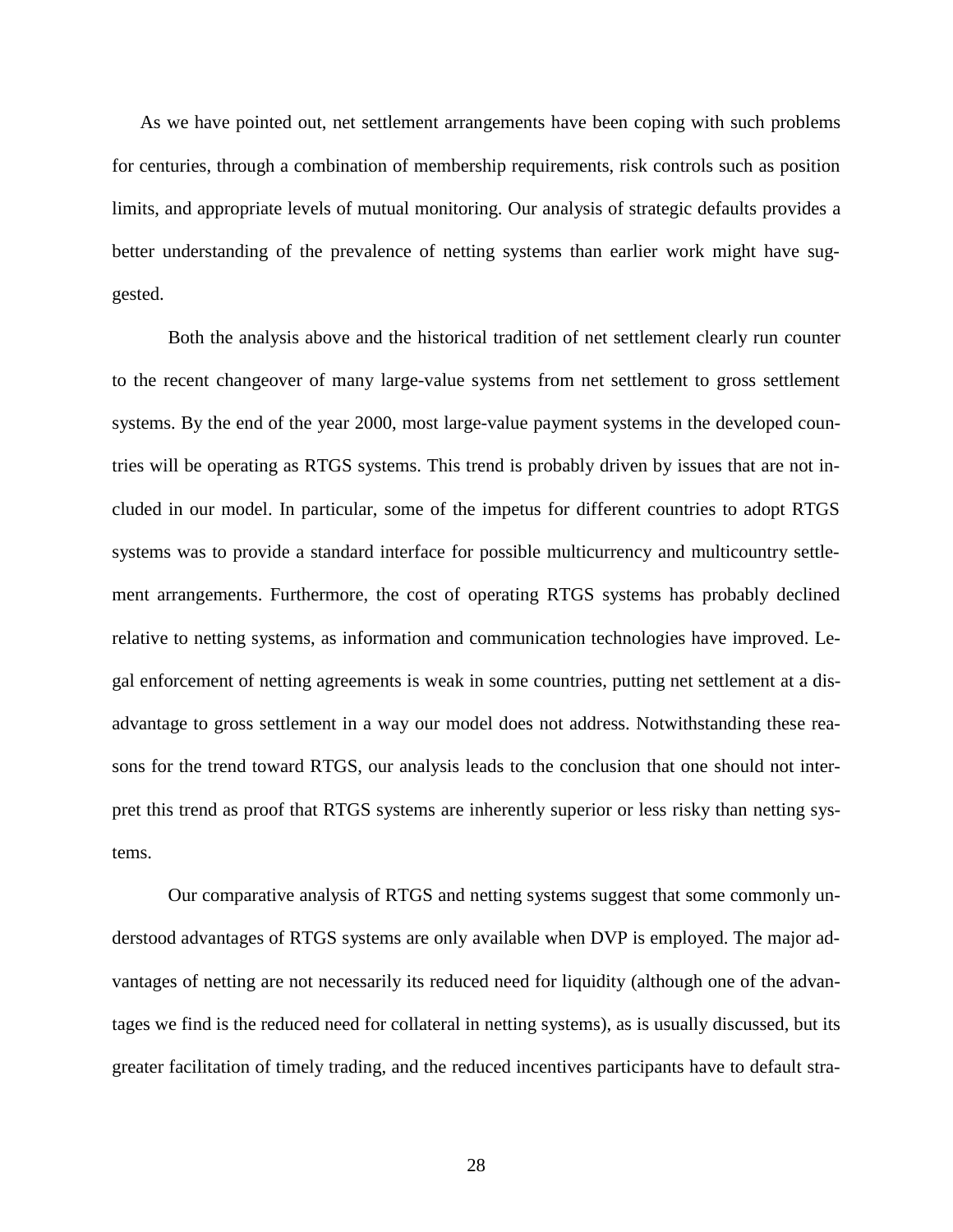tegically, in anticipation of others' default. When deciding on the design of a payment system, and choosing between a gross or a net settlement system, these advantages should be understood and balanced against any central-counterparty risk that might arise in a netting system.

#### **8. CONCLUSION**

Our analysis of strategic default in settlement systems has revealed some largely unexplored advantages of net settlement systems. By modeling the trading economy that generates the demand for payment services, we've also been able to draw clear distinctions between gross settlement systems that make use of delivery versus payment and those that don't. Previous comparative analyses of gross and net settlement arrangements have focused on the credit risk of the central counterparty in net settlement arrangements and on the incentives for participants to alter the risk of their portfolio under net settlement. Here we have compared strategic default incentives in net settlement systems and in gross settlement systems with and without DVP. We find that net settlement systems avoid certain "gridlock" situations, which may arise in gross settlement systems in the absence of DVP. In addition, net settlement systems can economize on collateral. Finally, net settlement can avoid delays in trading that can occur in gross settlement systems. Extending this analysis to more complex environments will be the subject of future research.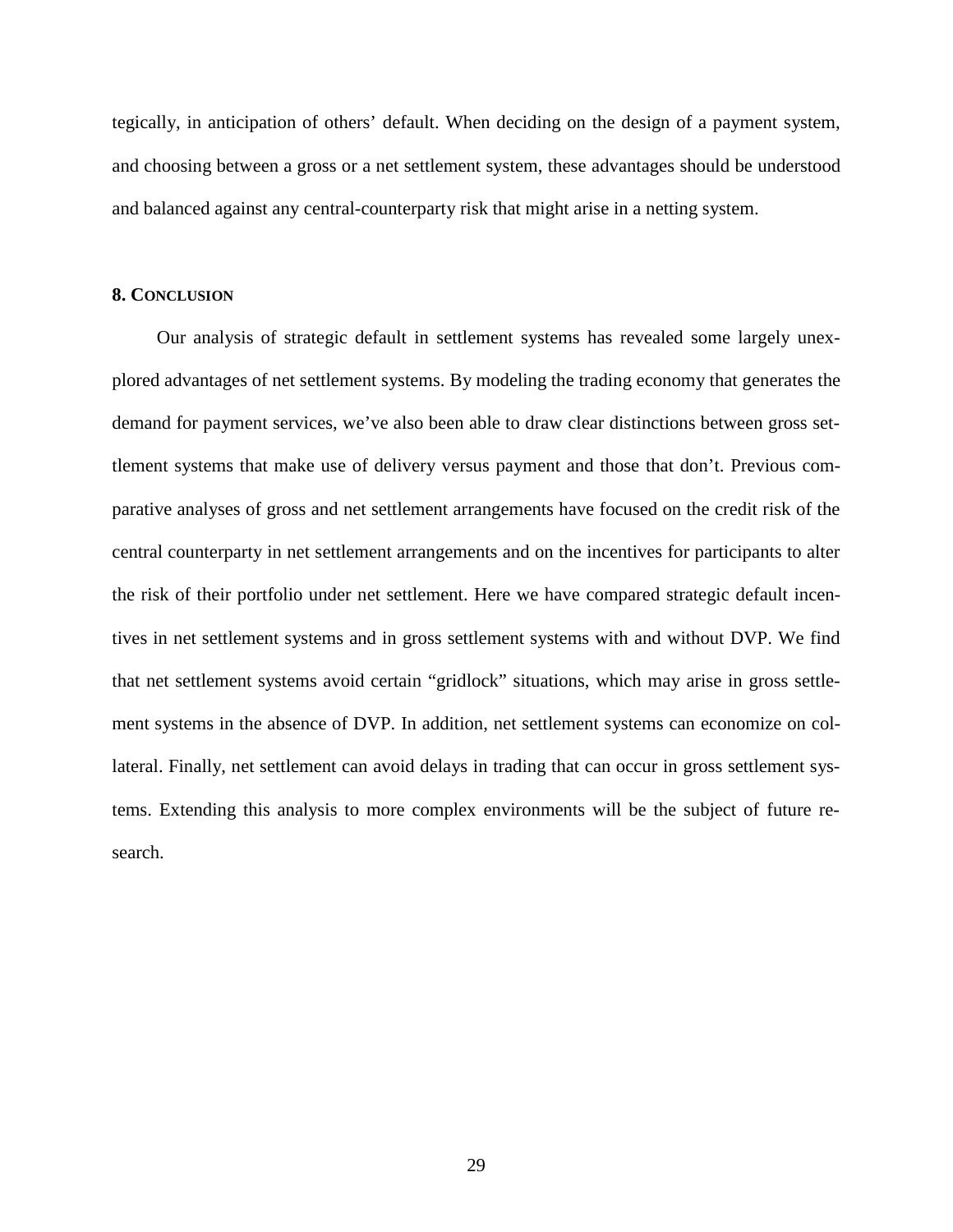#### **REFERENCES**

- Angelini, Paolo. "An Analysis of Competitive Externalities in Gross Settlement Systems." *Journal of Banking and Finance* 22 (1998): 1-18.
- Angelini, Paolo and Curzio Giannini. "On the Economics of Interbank Payment Systems." *Economic Notes* 23 (1994): 194-215.
- Baer, Herbert L., Virginia Grace France, and James T. Moser. "Determination of Collateral Deposits by Bilateral Parties and Clearinghouses," in *Proceedings of the 31 Annual Conference on Bank Structure and Competition*. Chicago: Federal Reserve Bank of Chicago, 1995.
- Bank for International Settlements, *Report of the Committee on Interbank Netting Schemes of the Central Banks of the Group of ten Countries*. Basel, 1990.
- Bank for International Settlements. *The Insolvency Liquidation of a Multinational Bank.* Basel, 1992.
- Cannon, James G. "Clearing Houses." Report by the National Monetary Commission to the U.S. Senate, 61st Congress, 2nd session, Doc. 491. Washington: Government Printing Office, 1910.
- DeRoover, Raymond. *Money, Banking, and Credit in Mediaeval Bruges*. Cambridge, Mass.: the Mediaeval Academy of America, 1948.
- Emmons, William R. "Interbank Netting Agreements and the Distribution of Bank Default Risk." Federal Reserve Bank of St. Louis Working Paper 95-016A, 1995.
- Emmons, William R. "Recent Developments in Wholesale Payments Systems." *Federal Reserve Bank of St. Louis Review* 79 (November/December 1997): 23-43.
- Folkerts-Landau, David, Peter Garber, and Dirk Schoenmaker. "The Reform of Wholesale Payment Systems and Its Impact on Financial Markets." *Group of Thirty Occasional Paper* 51, 1996.
- Freixas, Xavier and Bruno Parigi. "Contagion and Efficiency in Gross and Net Interbank Payment Systems." *Journal of Financial Intermediation* 7 (1998): 3-31.
- Freixas, Xavier, Bruno Parigi, and Jean-Charles Rochet. "Systemic Risk, Interbank Relations and Liquidity Risk by the Central Bank," in Jun Muranaga (ed.), *Risk Measurement and Systemic Risk: Proceedings of a Joint Central Bank Research Conference*, Tokyo: Bank of Japan, 1999.
- Freeman, Scott. "The Payments System, Liquidity, and Rediscounting." *American Economic Review* 86 (1996): 1126-38.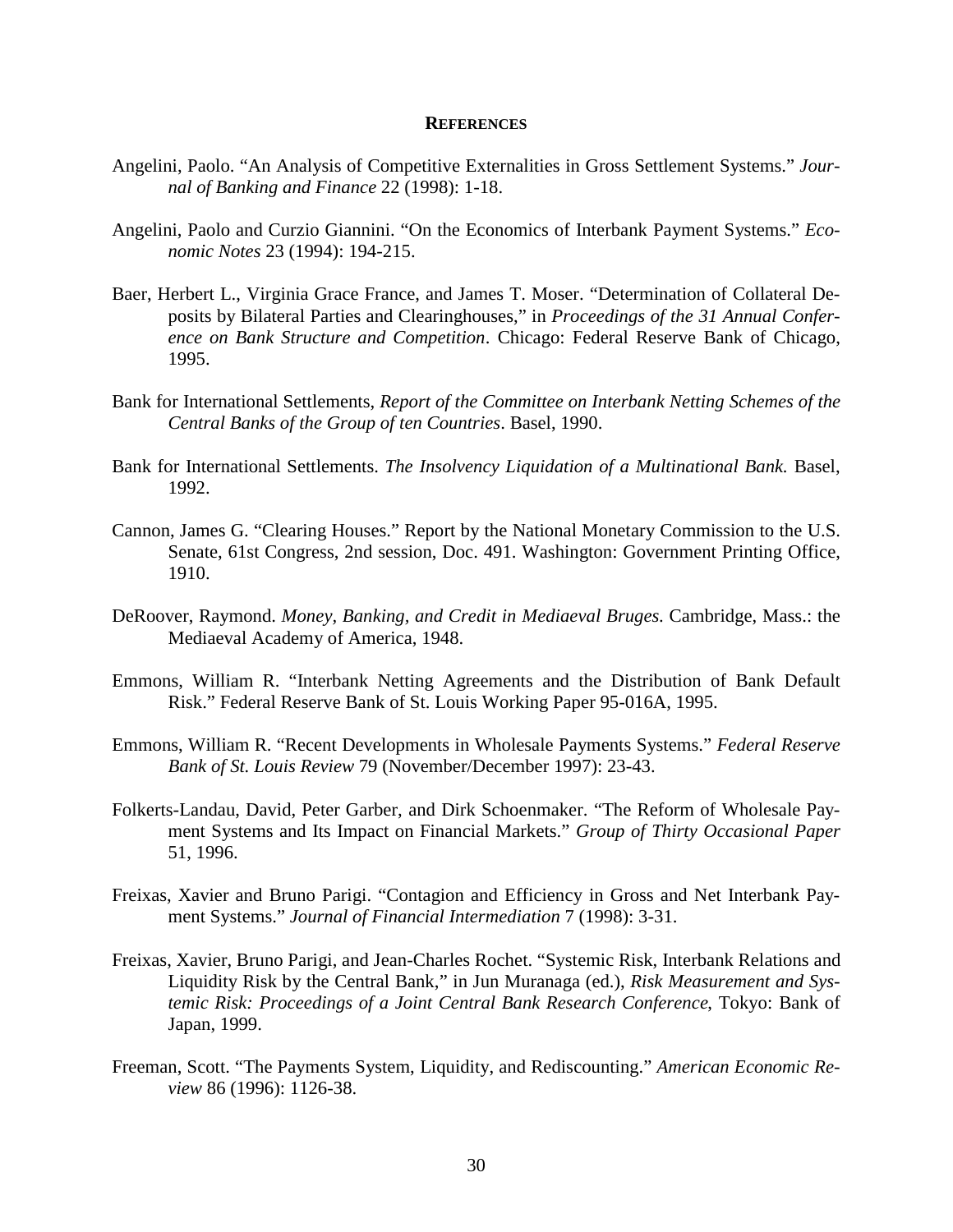- Goodfriend, Marvin. "Money, Credit, Banking, and Payment System Policy." In David B. Humphrey (ed.) *The U.S. Payments System: Efficiency, Risk, and the Role of the Federal Reserve,* Boston: Kluwer Academic Publishers, 1990.
- Green, Edward J. "Money and Debt in the Structure of Payments." *Bank of Japan Monetary and Economic Studies* 15 (1997): 63-87.
- Hanley, William J., Karen McCann and James T. Moser. "Public Benefits and Public Concerns: An Economic Analysis of Regulatory Standards for Clearing Facilities." Federal Reserve Bank of Chicago Working Paper 95-12, 1995.
- Kahn, Charles M. and William Roberds, 1998a, "Payment System Settlement and Bank Incentives." *Review of Financial Studies*, 11 (1998a): 845-70*.*
- Kahn, Charles M. and William Roberds. "Real-Time Gross Settlement and the Costs of Immediacy," Federal Reserve Bank of Atlanta Working Paper 98-21, October 1998b.
- Kiyotaki, Nobuhiro and John Moore. "Credit Chains." Mimeo, January 1997.
- Kobayakawa, Shuji, 1997, "The Comparative Analysis of Settlement Systems." Centre for Economic Policy Research Discussion Paper No. 1667.
- McAndrews, James and William Roberds. "Payment Intermediation and the Origins of Banking." Mimeo, May 1999.
- Schoenmaker, Dirk. "A Comparison of Alternative Interbank Settlement Systems." London School of Economics, Discussion Paper No. 205, 1995.
- Weinberg, John A. "The Organization of Private Payment Networks." *Federal Reserve Bank of Richmond Economic Quarterly* 83(1997): 25-43.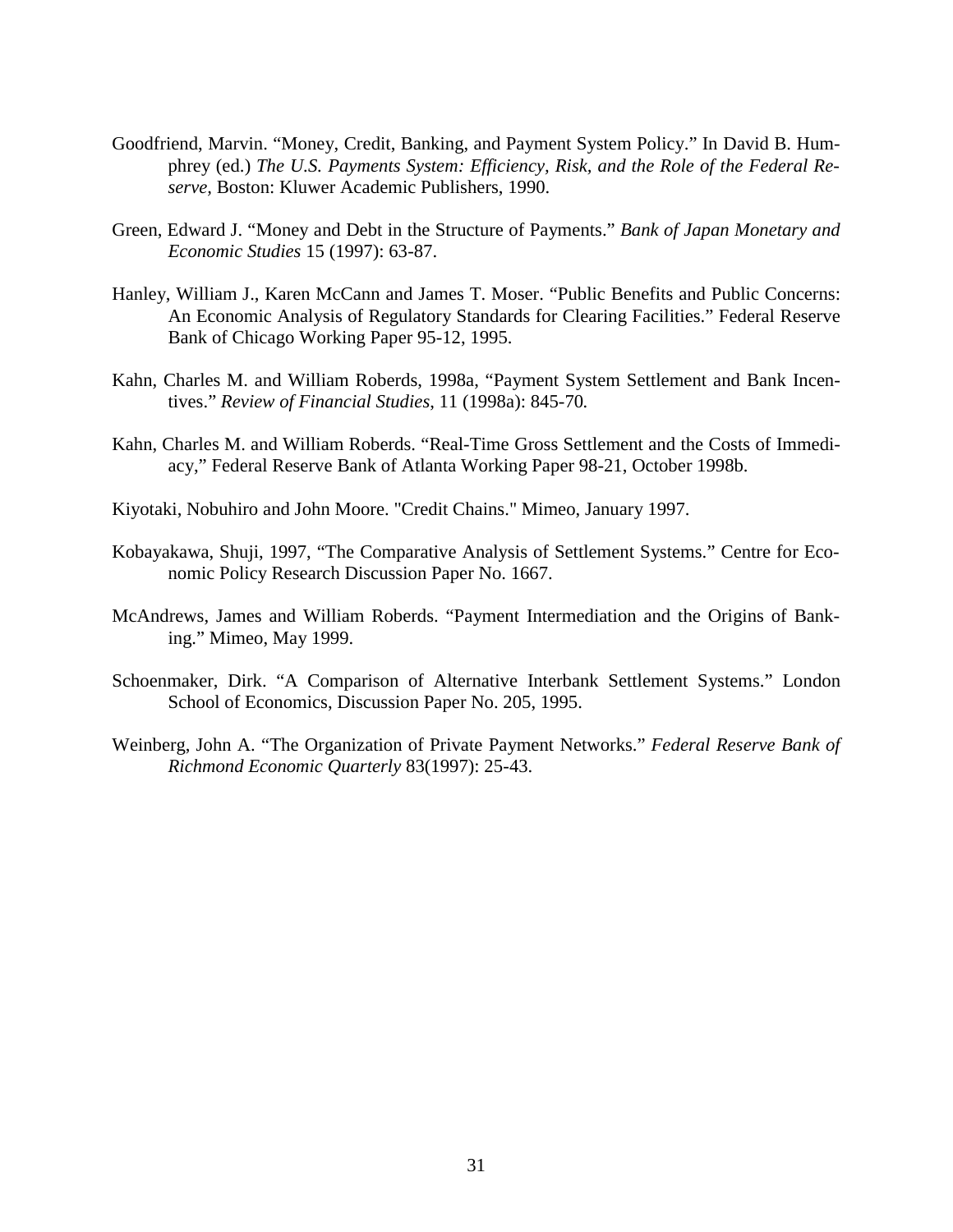#### **TABLE 1: TIMING OF EVENTS IN THE MULTIPLE-ROUNDS MODEL**

- Period 0: Banks endowed with intermediate good Morning contracting occurs
- Period 1: Morning customization of intermediate goods Delivery of intermediate goods
- Period 2: Manna arrives Morning production of final goods Morning settlement (optional under RTGS)
- Period 3: Afternoon contracting occurs
- Period 4: Afternoon customization of intermediate goods Delivery of intermediate goods
- Period 5: Afternoon production of final goods Final settlement